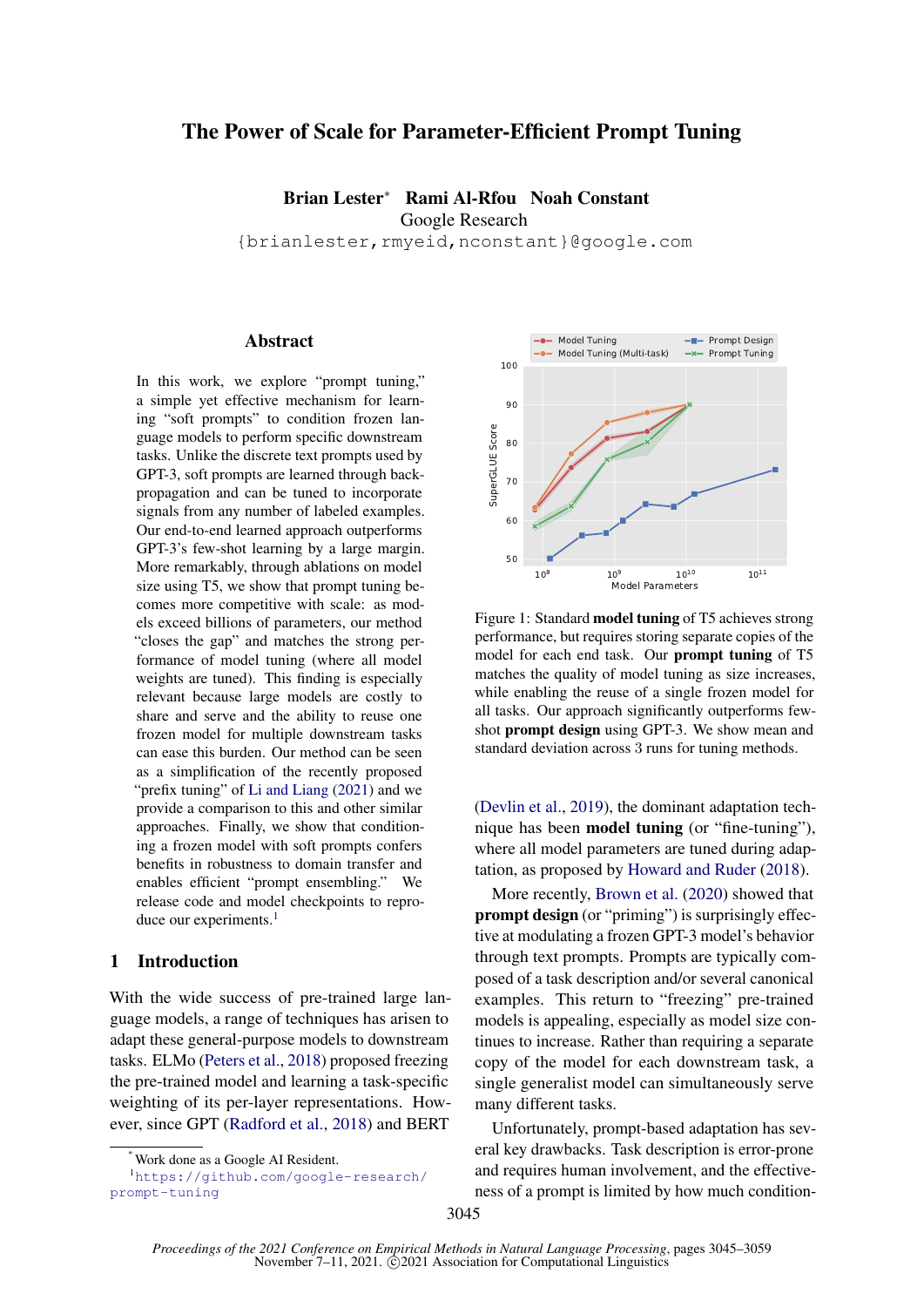<span id="page-1-0"></span>

Figure 2: Model tuning requires making a taskspecific copy of the entire pre-trained model for each downstream task and inference must be performed in separate batches. Prompt tuning only requires storing a small task-specific prompt for each task, and enables mixed-task inference using the original pretrained model. With a T5 "XXL" model, each copy of the tuned model requires 11 billion parameters. By contrast, our tuned prompts would only require 20,480 parameters per task—a reduction of *over five orders of magnitude*—assuming a prompt length of 5 tokens.

ing text can fit into the model's input. As a result, downstream task quality still lags far behind that of tuned models. For instance, GPT-3 175B fewshot performance on SuperGLUE is 17.5 points below fine-tuned T5-XXL [\(Raffel et al.,](#page-10-3) [2020\)](#page-10-3) (71.8 vs. 89.3) despite using 16 times more parameters.

Several efforts to automate prompt design have been recently proposed. [Shin et al.](#page-11-0) [\(2020\)](#page-11-0) propose a search algorithm over the discrete space of words, guided by the downstream application training data. While this technique outperforms manual prompt design, there is still a gap relative to model tuning.

[Li and Liang](#page-10-0) [\(2021\)](#page-10-0) propose "prefix tuning" and show strong results on generative tasks. This method freezes the model parameters and backpropagates the error during tuning to prefix activations prepended to each layer in the encoder stack, including the input layer. [Hambardzumyan](#page-9-3) [et al.](#page-9-3) [\(2021\)](#page-9-3) simplify this recipe by restricting the trainable parameters to the input and output subnetworks of a masked language model, and show reasonable results on classifications tasks.

In this paper, we propose prompt tuning as a further simplification for adapting language models. We freeze the entire pre-trained model and only allow an additional  $k$  tunable tokens per downstream task to be prepended to the input text. This "soft prompt" is trained end-to-end and can condense the signal from a full labeled dataset, allowing our method to outperform few-shot prompts and close the quality gap with model tuning (Figure [1\)](#page-0-1). At

the same time, since a single pre-trained model is recycled for all downstream tasks, we retain the efficient serving benefits of frozen models (Figure [2\)](#page-1-0).

While we developed our method concurrently with [Li and Liang](#page-10-0) [\(2021\)](#page-10-0) and [Hambardzumyan](#page-9-3) [et al.](#page-9-3) [\(2021\)](#page-9-3), we are the first to show that prompt tuning alone (with no intermediate-layer prefixes or task-specific output layers) is sufficient to be competitive with model tuning. Through detailed experiments in sections [2–](#page-1-1)[3,](#page-3-0) we demonstrate that language model capacity is a key ingredient for these approaches to succeed. As Figure [1](#page-0-1) shows, *prompt tuning becomes more competitive with scale.*

We compare with similar approaches in Section [4.](#page-5-0) Explicitly separating task-specific parameters from the "generalist" parameters needed for general language-understanding has a range of additional benefits. We show in Section [5](#page-6-0) that by capturing the task definition in the prompt while keeping the generalist parameters fixed, we are able to achieve better resilience to domain shifts. In Section [6,](#page-7-0) we show that "prompt ensembling", learning multiple prompts for the same task, can boost quality and is more efficient than classic model ensembling. Finally, in Section [7,](#page-8-0) we investigate the interpretability of our learned soft prompts. In sum, our key contributions are:

- 1. Proposing prompt tuning and showing its competitiveness with model tuning in the regime of large language models.
- 2. Ablating many design choices, and showing quality and robustness improve with scale.
- 3. Showing prompt tuning outperforms model tuning on domain shift problems.
- 4. Proposing "prompt ensembling" and showing its effectiveness.

# <span id="page-1-1"></span>2 Prompt Tuning

Following the "text-to-text" approach of T5 [\(Raffel](#page-10-3) [et al.,](#page-10-3) [2020\)](#page-10-3), we cast all tasks as text generation. Instead of modeling classification as the probability of an output class given some input,  $Pr(y|X)$ , where  $X$  is a series of tokens and  $y$  is a single class label, we now model it as conditional generation, where  $Y$  is a sequence of tokens that represent a class label. T5 models classification as  $Pr_{\theta}(Y|X)$ , parameterized by the weights,  $\theta$ , of the transformers [\(Vaswani et al.,](#page-11-1) [2017\)](#page-11-1) that make up its encoder and decoder.

Prompting is the approach of adding extra information for the model to condition on during its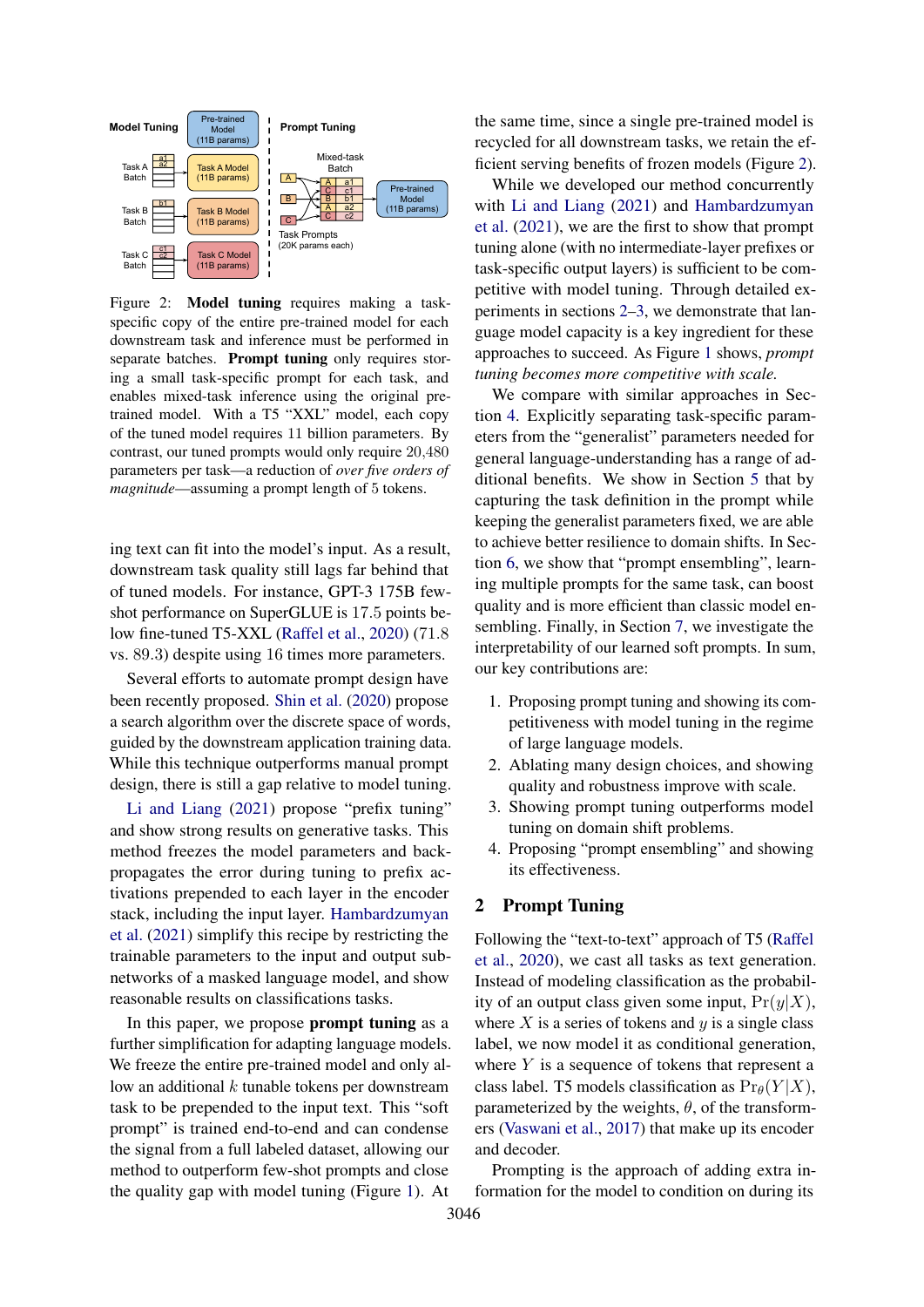generation of  $Y$ . Normally, prompting is done by prepending a series of tokens, P, to the input  $X$ , such that the model maximizes the likelihood of the correct Y,  $Pr_{\theta}(Y | [P; X])$ , while keeping the model parameters,  $\theta$ , fixed. In GPT-3, the representations of the prompt tokens,  $P =$  $\{p_1, p_2, \ldots, p_n\}$ , are part of the model's embedding table, parameterized by the frozen  $\theta$ . Finding an optimal prompt thus requires the selection of prompt tokens, through either manual search or non-differentiable search methods [\(Jiang et al.,](#page-9-4) [2020;](#page-9-4) [Shin et al.,](#page-11-0) [2020\)](#page-11-0). Prompt tuning removes the restriction that the prompt  $P$  be parameterized by  $\theta$ ; instead the prompt has its own dedicated parameters,  $\theta_P$ , that can be updated. While prompt *design* involves selecting prompt tokens from a fixed vocabulary of frozen embeddings, prompt *tuning* can be thought of as using a fixed prompt of special tokens, where only the embeddings of these prompt tokens can be updated. Our new conditional generation is now  $Pr_{\theta, \theta_P}(Y | [P; X])$  and can be trained by maximizing the likelihood of Y via backpropagation, while only applying gradient updates to  $\theta_P$ .

Given a series of *n* tokens,  $\{x_1, x_2, \ldots, x_n\}$ , the first thing T5 does is embed the tokens, forming a matrix  $X_e \in \mathbb{R}^{n \times e}$  where e is the dimension of the embedding space. Our soft-prompts are represented as a parameter  $P_e \in \mathbb{R}^{p \times e}$ , where p is the length of the prompt. Our prompt is then concatenated to the embedded input forming a single matrix  $[P_e; X_e] \in \mathbb{R}^{(p+n)\times e}$  which then flows though the encoder-decoder as normal. Our models are trained to maximize the probability of  $Y$ , but only the prompt parameters  $P_e$  are updated.

#### 2.1 Design Decisions

There are many possible ways to initialize the prompt representations. The simplest is to train from scratch, using random initialization. A more sophisticated option is to initialize each prompt token to an embedding drawn from the model's vocabulary. Conceptually, our soft-prompt modulates the frozen network's behavior in the same way as text preceding the input, so it follows that a word-like representation might serve as a good initialization spot. For classification tasks, a third option is to initialize the prompt with embeddings that enumerate the output classes, similar to the "verbalizers" of [Schick and Schütze](#page-11-2) [\(2021\)](#page-11-2). Since we want the model to produce these tokens in the

output, initializing the prompt with the embeddings of the valid target tokens should prime the model to restrict its output to the legal output classes.

Another design consideration is the length of the prompt. The parameter cost of our method is EP, where  $E$  is the token embedding dimension and  $P$ is the prompt length. The shorter the prompt, the fewer new parameters must be tuned, so we aim to find a minimal length that still performs well.

# <span id="page-2-0"></span>2.2 Unlearning Span Corruption

Unlike autoregressive language models like GPT-3, the T5 models we experiment with use an encoderdecoder architecture and pre-train on a span corruption objective. Specifically, T5 is tasked with "reconstructing" masked spans in the input text, which are marked with unique sentinel tokens. The target output text consists of all the masked content, separated by sentinels, plus a final sentinel. For instance, from the text "Thank you for inviting me to your party last week" we might construct a pre-training example where the input is "Thank you  $\langle X \rangle$  me to your party  $\langle Y \rangle$  week" and the target output is " $\langle X \rangle$  for inviting  $\langle Y \rangle$  last  $\langle Z \rangle$ ".

While [Raffel et al.](#page-10-3) [\(2020\)](#page-10-3) find this architecture and pre-training objective more effective than traditional language modeling, we hypothesize that this setup is not a good fit for producing a frozen model that can be readily controlled through prompt tuning. In particular, a T5 model pre-trained exclusively on span corruption, such as T5 1.1, has never seen truly natural input text (free of sentinel tokens), nor has it ever been asked to predict truly natural targets. In fact, due to the details of T5's span corruption preprocessing, every pre-training target will begin with a sentinel. While this "unnatural" tendency to output sentinels is easy to overcome through fine-tuning, we suspect that it would be much harder to override through a prompt alone, as the decoder priors cannot be adjusted.

Given these concerns, we experiment with T5 models in three settings. (1) "Span Corruption": We use pre-trained T5 off-the-shelf as our frozen model, and test its ability to output the expected text for downstream tasks. (2) "Span Corruption + Sentinel": We use the same model, but prepend all downstream targets with a sentinel, so as to more closely resemble the targets seen in pretraining. (3) "LM Adaptation": We continue T5's self-supervised training for a small number of additional steps, but using the "LM" objective dis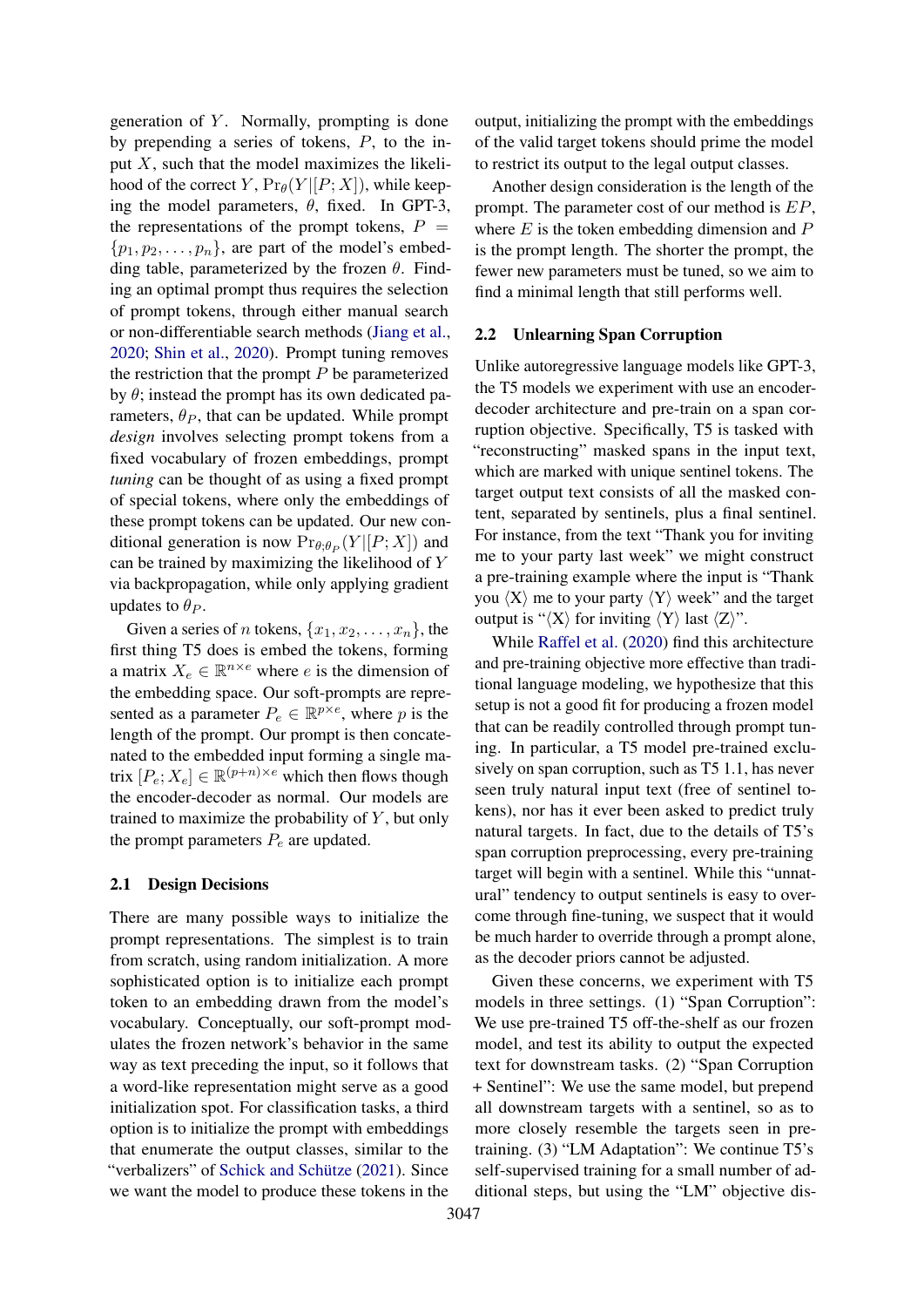cussed by [Raffel et al.](#page-10-3) [\(2020\)](#page-10-3); given a natural text prefix as input, the model must produce the natural text continuation as output. Crucially, this adaptation happens *only once*, producing a single frozen model that we can reuse for prompt tuning across any number of downstream tasks.

Through LM adaptation, we hope to "quickly" transform T5 into a model more similar to GPT-3, which always outputs realistic text, and is known to respond well to prompts as a "few-shot learner". It is not obvious how successful this late-stage transformation will be compared to pre-training from scratch, and it has not been investigated previously to our knowledge. As such, we experiment with various lengths of adaptation up to 100K steps.

### <span id="page-3-0"></span>3 Results

Our frozen models are built on top of pre-trained T5 checkpoints of all sizes (Small, Base, Large, XL, XXL). We leverage the public T5 1.1 checkpoints, which include improvements over the original T5.<sup>[2](#page-3-1)</sup>

Our "default" configuration, plotted with a green  $\forall x' (\rightarrow)$  throughout, uses an LM-adapted version of T5 trained for an additional 100K steps, initializes using class labels (see Section [3.2\)](#page-4-0), and uses a prompt length of 100 tokens. While this is longer than the default 10-token prefix used by [Li and Liang](#page-10-0) [\(2021\)](#page-10-0), our method still uses fewer task-specific parameters, as we only tune the input layer, as opposed to overwriting activations in all network layers. See Figure [4](#page-5-1) for a detailed comparison. We will also see shortly that even much shorter prompts are viable as model size increases.

We measure performance on the SuperGLUE benchmark [\(Wang et al.,](#page-11-3) [2019a\)](#page-11-3), a collection of eight challenging English language understanding tasks.[3](#page-3-2) We report metrics on the development set associated with each dataset.

Each of our prompts train on a single Super-GLUE task; there was no multi-task setup or mixing of training data across tasks. We translate each SuperGLUE dataset into a text-to-text format following [Raffel et al.](#page-10-3) [\(2020\)](#page-10-3), except that we omit the

task names prepended to inputs indicating which SuperGLUE task an example belongs to.

We train our prompts for 30,000 steps using T5's standard cross-entropy loss, with a constant learning rate of 0.3 and a batch size of 32. Checkpoints are selected via early stopping on the development set, where the stopping metric is the default metric for the dataset, or the average of metrics for datasets evaluated with multiple metrics. All experiments were run in JAX [\(Bradbury et al.,](#page-8-3) [2018\)](#page-8-3) using the Adafactor optimizer [\(Shazeer and Stern,](#page-11-7) [2018\)](#page-11-7) with weight decay 1e–5,  $\beta_2$  decay 0.8, and parameter scaling off. The models were implemented in Flax [\(Heek et al.,](#page-9-10) [2020\)](#page-9-10). More details are available in Appendix [A.](#page-12-0)

### 3.1 Closing the Gap

To compare our method with standard model tuning, we tune the public T5 1.1 checkpoints on SuperGLUE using the default hyperparameters specified in the T5 library (learning rate 0.001, and Adafactor optimizer with pre-training parameter states restored). We consider two baselines. (1) "Model Tuning": For an apples-to-apples comparison, we tune on each task separately, as in our prompt tuning setup.<sup>[4](#page-3-3)</sup> (2) "Model Tuning (Multitask)": We use T5's multi-task tuning setup to achieve a more competitive baseline. $5$  In this case, a single model is tuned on all tasks jointly, with a text prefix indicating the task name.

In Figure [1](#page-0-1) (p. 1), we see that prompt tuning becomes more competitive with model tuning as scale increases. At the XXL size (11 billion parameters), prompt tuning matches even the stronger multi-task model tuning baseline, despite having over 20,000 times fewer task-specific parameters.

To compare with prompt design, we include GPT-3 few-shot performance on the SuperGLUE dev split, as reported by [Brown et al.](#page-9-2)  $(2020)^6$  $(2020)^6$  $(2020)^6$ Figure [1](#page-0-1) shows that prompt tuning beats GPT-3

<span id="page-3-1"></span> $2$ These improvements are (1) the removal of all supervised data from pre-training, (2) adjustments to hyperparameters  $d_{\text{model}}$  and  $d_{ff}$ , and (3) the use of GeGLU [\(Shazeer,](#page-11-4) [2020\)](#page-11-4) over ReLU [\(Nair and Hinton,](#page-10-4) [2010\)](#page-10-4) activations.

<span id="page-3-2"></span><sup>&</sup>lt;sup>3</sup>The tasks are BoolO [\(Clark et al.,](#page-9-5) [2019\)](#page-9-5), CB [\(De Marn](#page-9-6)[eff et al.,](#page-9-6) [2019\)](#page-9-6), COPA [\(Roemmele et al.,](#page-11-5) [2011\)](#page-11-5), MultiRC [\(Khashabi et al.,](#page-9-7) [2018\)](#page-9-7), ReCoRD [\(Zhang et al.,](#page-11-6) [2018\)](#page-11-6), RTE [\(Dagan et al.,](#page-9-8) [2005;](#page-9-8) [Bar-Haim et al.,](#page-8-1) [2006;](#page-8-1) [Giampiccolo et al.,](#page-9-9) [2007;](#page-9-9) [Bentivogli et al.,](#page-8-2) [2009\)](#page-8-2), WiC [\(Pilehvar and Camacho-](#page-10-5)[Collados,](#page-10-5) [2018\)](#page-10-5), and WSC [\(Levesque et al.,](#page-10-6) [2012\)](#page-10-6).

<span id="page-3-3"></span><sup>4</sup>To improve this baseline, we performed a sweep over the batch size hyperparameter and selected 2<sup>16</sup> tokens per batch.

<span id="page-3-4"></span><sup>&</sup>lt;sup>5</sup>The T5 SuperGLUE submission used a more complex setup, first mixing multi-task supervised data into pre-training, and then performing single-task fine-tuning. Since we use T5 1.1 throughout, this setup is unavailable, as the pre-training phase is fully self-supervised. We follow [Raffel et al.](#page-10-3) [\(2020\)](#page-10-3) in using  $2^{20}$  tokens per batch and including DPR data in the multi-task mixture, which is known to boost WSC task performance [\(Kocijan et al.,](#page-10-7) [2019\)](#page-10-7).

<span id="page-3-5"></span> $6$ We also experimented with using GPT-3's manual text prompts directly with our LM-adapted T5 checkpoints. However performance was far below GPT-3 for comparable model sizes. This may be due to differences in pre-training data and model architecture, as well as T5's shorter sequence length.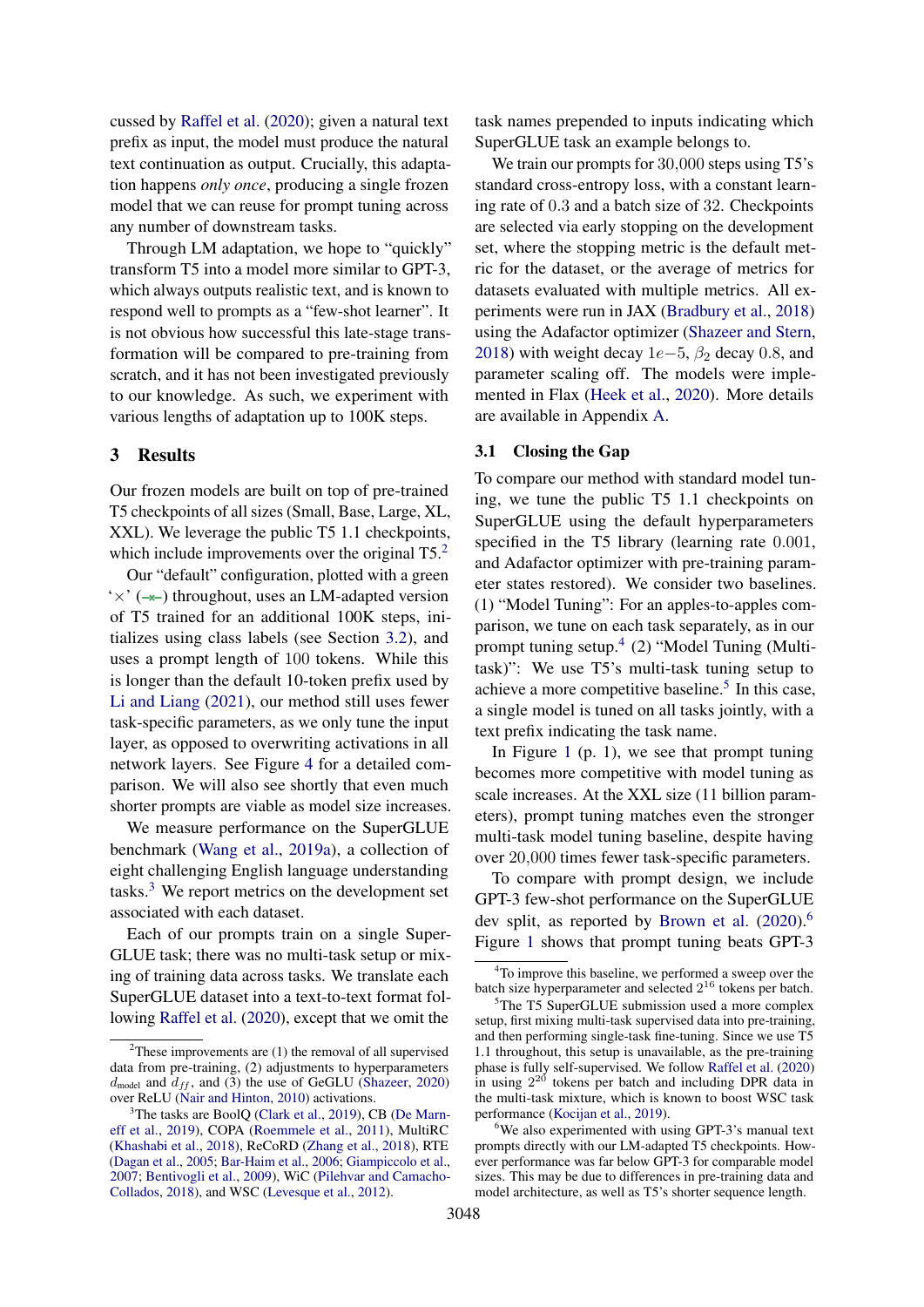<span id="page-4-1"></span>

Figure 3: Ablations of various hyperparameters on prompt tuning performance (mean and stddev across 3 runs). In our ["default"](#page-3-0) ( $\rightarrow$ ) configuration, quality improves stably with model size. Across all ablations, *the largest (XXL) model is the most robust to hyperparameter choice.* [\(a\)](#page-4-1) **Prompt length**: Increasing to 20+ tokens generally confers a large boost, but XXL performs well even with single-token prompts. [\(b\)](#page-4-1) Prompt initialization: Random uniform initialization lags behind more "advanced" initializations using sampled vocabulary or class label embeddings, but the difference vanishes at XXL size. [\(c\)](#page-4-1) Pre-training objective: LM adaptation outperforms span corruption, even when a sentinel is added to downstream task targets, but XXL works well with any method. [\(d\)](#page-4-1) LM adaptation: Longer adaptation generally gives larger gains, but XXL is robust to even short adaptation.

prompt design by a large margin, with prompttuned T5-Small matching GPT-3 XL (over 16 times larger), and prompt-tuned T5-Large beating GPT-3 175B (over 220 times larger).

### <span id="page-4-0"></span>3.2 Ablation Study

Prompt Length We train prompts for each model size while varying the prompt length in  $\{1, 5, 20, 100, 150\}$  and fixing other settings to our [default configuration.](#page-3-0) Figure [3\(a\)](#page-4-1) shows that for most model sizes, increasing prompt length beyond a single token is critical to achieve good performance. Notably, the XXL model still gives strong results with a single-token prompt, suggesting that the larger the model, the less conditioning signal is needed to achieve a target behavior. Across all models, increasing beyond 20 tokens only yields marginal gains.<sup>[7](#page-4-2)</sup>

Prompt Initialization We ablate the effect of prompt initialization by training models at all sizes while fixing other hyperparameters to their [default](#page-3-0) [values.](#page-3-0) For random initialization, we sample uniformly from the range  $[-0.5, 0.5]$ . When initializing from sampled vocabulary, we restrict to the 5,000 most "common" tokens in T5's Sentence-Piece vocabulary [\(Kudo and Richardson,](#page-10-8) [2018\)](#page-10-8), which is ordered by likelihood in the pre-training corpus. For "class label" initialization, we take the embeddings for the string representations of each class in the downstream task and use them to initialize one of the tokens in the prompt. $8$  When a class label is multi-token, we average the token embeddings. At longer prompt lengths, we often run out of class labels before we have initialized all

<span id="page-4-2"></span><sup>7</sup>Going past 100 tokens appears mildly detrimental for larger models. A similar pattern of diminishing performance past a certain prefix length is observed by [Li and Liang](#page-10-0) [\(2021\)](#page-10-0).

<span id="page-4-3"></span><sup>8</sup>T5's handling of the ReCoRD and WSC tasks requires the model to generate short, free-form text. In these cases, we initialize the prompts with words related to the task: *commonsense*, *reasoning*, *reading*, and *comprehension* for ReCoRD and *commonsense*, *pronoun*, and *resolution* for WSC.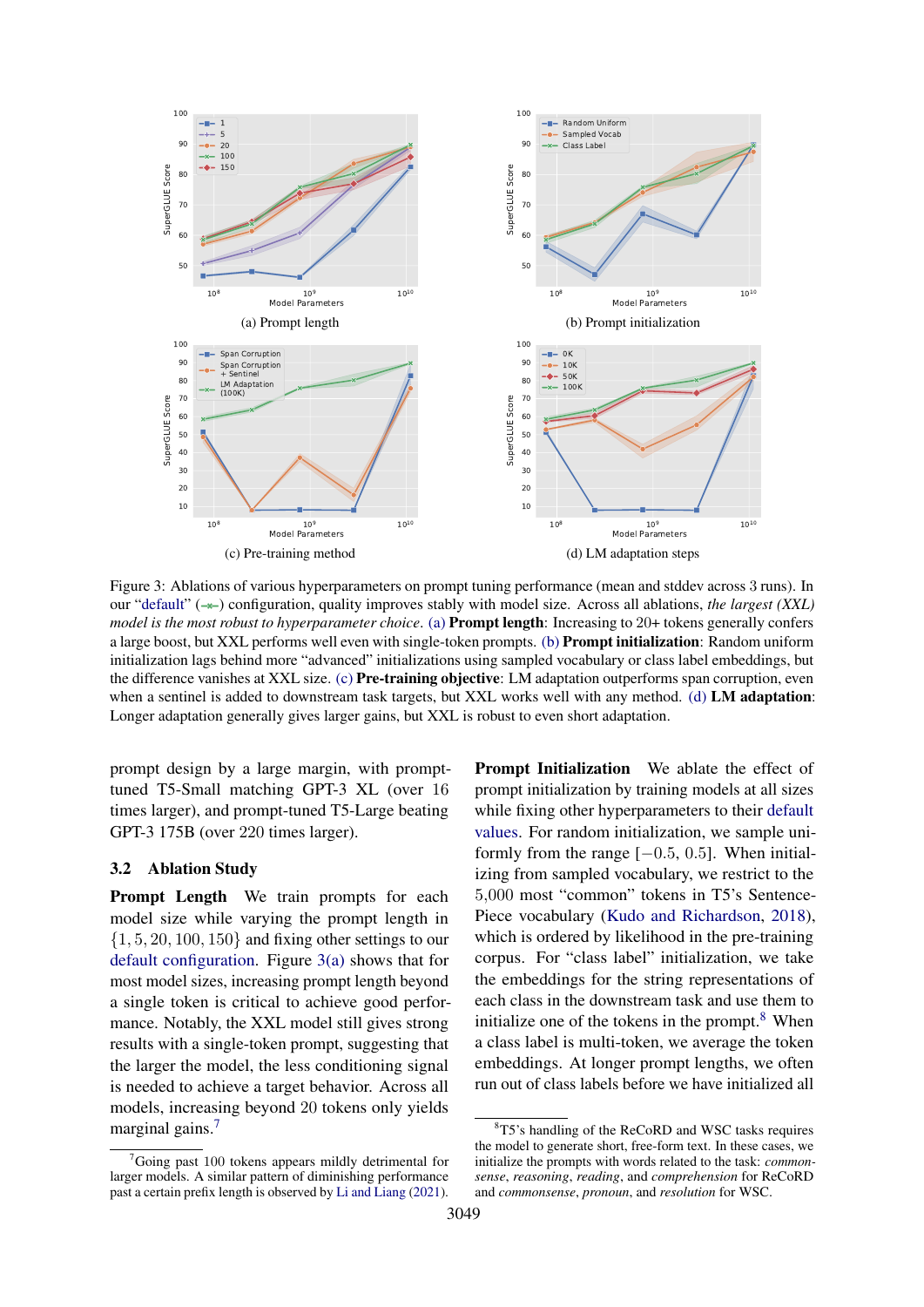of the prompt tokens. In this case we fall back to our sampled vocab strategy to fill in the prompt.

Figure [3\(b\)](#page-4-1) shows our ablation of initialization strategy across model sizes, where we find that the class based initialization performs best. At smaller model sizes, there are large gaps between the different initializations, but once the model is scaled to XXL size, those differences disappear.

With "class label" initialization, we observe that the class labels typically persist in the learned prompts, such that the nearest token embeddings (in cosine distance) match the tokens used for initialization. Beyond this, we did not find our learned prompts to be interpretable, similar to those of [Shin](#page-11-0) [et al.](#page-11-0) [\(2020\)](#page-11-0). See Section [7](#page-8-0) for details.

**Pre-training Objective** In Figures  $3(c)$  and  $3(d)$ , we see pre-training objective has a clear effect on prompt tuning quality. As hypothesized in Section [2.2,](#page-2-0) T5's default "span corruption" objective is not well-suited for training frozen models to be later conditioned by prompts. Intuitively, models pre-trained to read and write sentinel tokens are hard to apply directly to tasks of reading and writing text without sentinels. As seen in Figure [3\(c\),](#page-4-1) even the "workaround" of adding a sentinel to the downstream targets has little benefit. While LM adaptation adds value across all model sizes, we note our largest XXL model is the most forgiving and gives strong results even with span corruption.

Given the benefit of LM adaptation, we also explore how long of an adaptation is helpful. Figure [3\(d\)](#page-4-1) shows that longer adaptation provides additional gains, up to 100K steps. This suggests that the "transition" from span corruption to a language modeling objective is not a trivial change, and making an effective switch takes an investment of training resources (10% of the steps of the original T5 pre-training). At the same time, as in our other ablations, we observe that the XXL model is robust to even non-ideal configurations. At this size, the gains from adaptation are quite modest.

In the non-optimal "span corruption" setting, we observe instability across model sizes, with the Small model outperforming the larger Base, Large, and XL models. On inspection, we find that for many tasks, these mid-sized models never learn to output a legal class label and thus score 0%. The two most common error modes are copying subspans from the input and predicting an empty string. Furthermore, this poor performance is not due to random variance in prompt tuning, as we observe

<span id="page-5-1"></span>

Figure 4: Parameter usage of various adaptation techniques, fixing architecture to T5 1.1 and prompt/prefix length to 1–100 tokens (bands show mean and stddev). Model Tuning: All parameters are task-specific. Prefix Tuning: Activations are tuned in the prefix of each layer, requiring 0.1–1% task-specific parameters for inference, but more are used for training. WARP: Task parameters are reduced to under 0.1% by only tuning input and output layers. Prompt Tuning: Only prompt embeddings are tuned, reaching under 0.01% for most model sizes. Prompt Design: Only a sequence of prompt IDs (500–2000 tokens) is required.

low variance across 3 runs for each size. These results indicate that using models pre-trained with the "span corruption" objective can be unreliable, with only 2 out of 5 models working well, whereas the LM adapted versions work reliably across all model sizes.

# <span id="page-5-0"></span>4 Comparison to Similar Approaches

In this section, we review recent work on learning continuous prompts, and draw comparisons with our method. One important axis of comparison is the number of task-specific parameters each method requires, as shown in Figure [4.](#page-5-1) Among methods with learnable parameters, prompt tuning is the most parameter efficient, requiring less than 0.01% task-specific parameters for models over a billion parameters.<sup>[9](#page-5-2)</sup>

[Li and Liang](#page-10-0) [\(2021\)](#page-10-0) propose "prefix tuning": learning a sequence of prefixes that are prepended at every transformer layer. This is akin to learning transformer activations that are fixed across exam-

<span id="page-5-2"></span> $9^9$ To compare with prompt design, we count each token ID in the prompt as a parameter, and assume a prompt of between 500–2000 tokens to match the GPT-3 setting. While this technique is by far the most parameter efficient, it comes at the cost of task quality.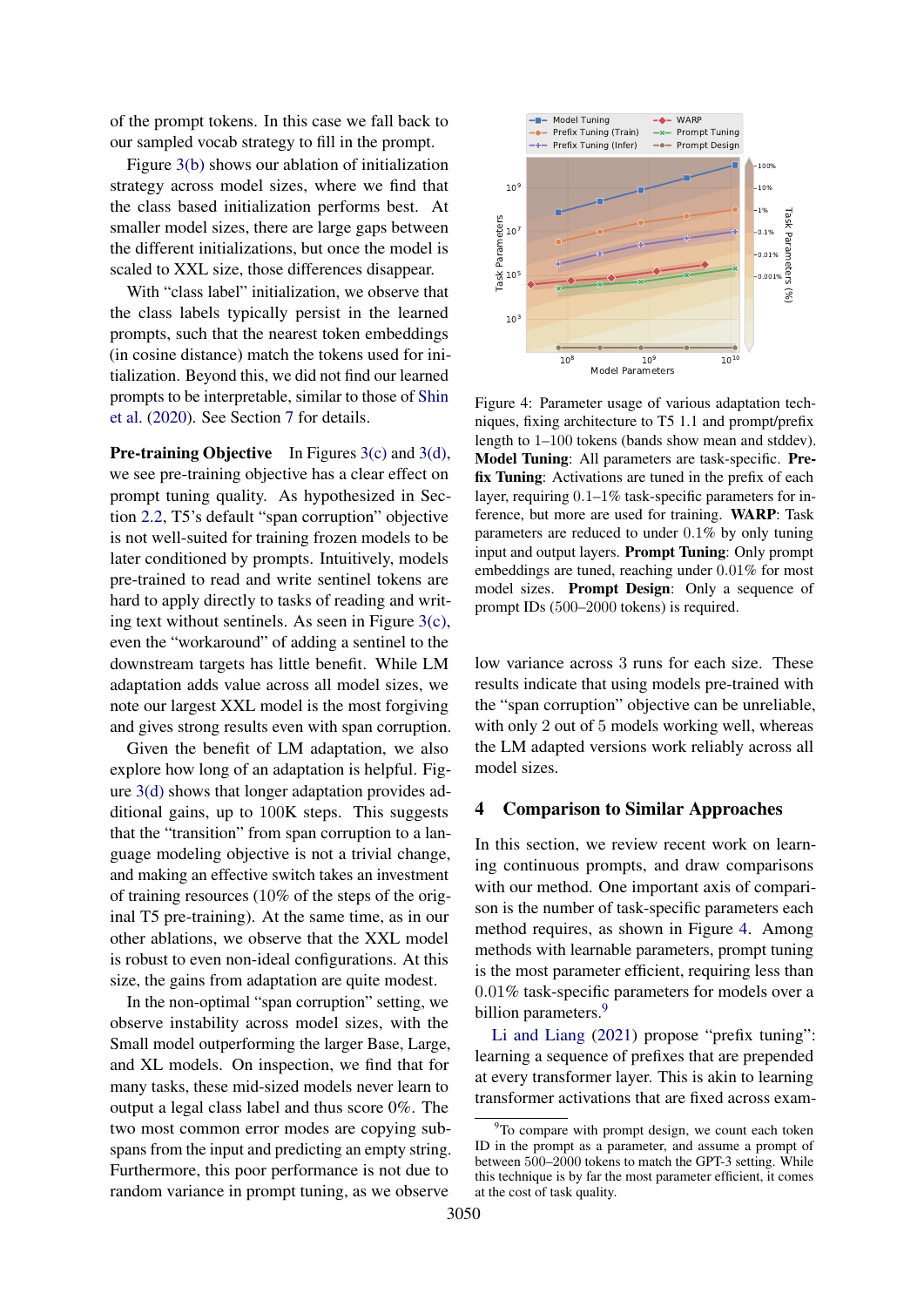ples at every network layer. In contrast, prompt tuning uses a single prompt representation that is prepended to the embedded input. Beyond requiring fewer parameters, our approach allows the transformer to update the intermediate-layer task representations, as contextualized by an input example. Their work builds on GPT-2 [\(Radford et al.,](#page-10-9) [2019\)](#page-10-9) and BART [\(Lewis et al.,](#page-10-10) [2020\)](#page-10-10), while ours focuses on T5 and examines changes in performance and robustness to design choices as model size increases. When using BART, prefix tuning includes prefixes on both the encoder and decoder network, while prompt tuning only requires prompts on the encoder. [Li and Liang](#page-10-0) [\(2021\)](#page-10-0) also rely on a reparameterization of the prefix to stabilize learning, which adds a large number of parameters during training, whereas our configuration does not require this reparameterization and is robust across SuperGLUE tasks and model sizes.

[Hambardzumyan et al.](#page-9-3) [\(2021\)](#page-9-3) propose "WARP", where prompt parameters are added to the input layer. This method works with masked language models, relying on a [MASK] token and a learnable output layer to project the mask to class logits. This formulation restricts the model to producing a single output, limiting it to classification. Prompt tuning does not require any changes to the input or a task-specific head. The performance of prompt tuning is also considerably closer to the strong performance of model tuning.

[Liu et al.](#page-10-11) [\(2021\)](#page-10-11) propose "P-tuning" where learnable continuous prompts are interleaved throughout the embedded input, using patterns based on human design. Our approach removes this complication by simply prepending the prompt to the input. To achieve strong SuperGLUE results, P-tuning has to be used in *conjunction* with model tuning, that is, models jointly update both the prompt and the main model parameters, whereas our approach keeps the original language model frozen.[10](#page-6-1)

[Qin and Eisner](#page-10-12) [\(2021\)](#page-10-12) use "soft words" to learn prompts to extract knowledge from pre-trained LMs. Prompts are positioned in relation to the input based on hand-designed prompt prototypes, and a learned  $\Delta_i^{\ell}$  parameter is included for each layer, so parameter cost scales with model depth.

[Logeswaran et al.](#page-10-13) [\(2020\)](#page-10-13) use a learnable prepended token to adapt transformer models to var-

<span id="page-6-2"></span>

| <b>Dataset</b>                                                           | Domain                                       | Model                                                                                            | Prompt                                                                                       |                                                          |
|--------------------------------------------------------------------------|----------------------------------------------|--------------------------------------------------------------------------------------------------|----------------------------------------------------------------------------------------------|----------------------------------------------------------|
| SOuAD                                                                    | Wiki                                         | $94.9 \pm 0.2$                                                                                   | $94.8 \pm 0.1$                                                                               | $-0.1$                                                   |
| TextbookOA<br><b>BioASO</b><br><b>RACE</b><br>RE<br>DuORC<br><b>DROP</b> | Book<br>Bio<br>Exam<br>Wiki<br>Movie<br>Wiki | $54.3 + 3.7$<br>$77.9 + 0.4$<br>$59.8 \pm 0.6$<br>$88.4 + 0.1$<br>$68.9 + 0.7$<br>$68.9 \pm 1.7$ | $66.8 + 2.9$<br>$79.1 + 0.3$<br>$60.7 + 0.5$<br>$88.8 + 0.2$<br>$67.7 + 1.1$<br>$67.1 + 1.9$ | $+12.5$<br>$+12$<br>$+0.9$<br>$+0.4$<br>$-1.2$<br>$-1.8$ |

Table 1: F1 mean and stddev for models trained on SQuAD and evaluated on out-of-domain datasets from the MRQA 2019 shared task. Prompt tuning tends to give stronger zero-shot performance than model tuning, especially on datasets with large domain shifts like TextbookQA.

ious tasks, but focus on small synthetic datasets designed to accommodate a compositional task representation, as opposed to larger real-world datasets. Their base models are small transformers trained from scratch *jointly* with the task representations, whereas we keep the base model frozen and investigate scaling laws using larger transformers.

More generally, work on task prompts is closely aligned with work on "adapters" [\(Rebuffi et al.,](#page-11-8) [2017;](#page-11-8) [Houlsby et al.,](#page-9-11) [2019\)](#page-9-11), small bottleneck layers inserted *between* frozen pre-trained network layers. Adapters offer another means of reducing task-specific parameters, with [Houlsby et al.](#page-9-11) [\(2019\)](#page-9-11) achieving GLUE performance close to full model tuning when freezing BERT-Large and only adding 2–4% additional parameters. [Pfeiffer et al.](#page-10-14) [\(2020\)](#page-10-14) use multiple adapters in a multilingual context to explicitly separate language understanding from task specification, similar to our approach. A core difference between adapters and prompt tuning is how the approaches change model behavior. Adapters modify the actual function that acts on the input representation, parameterized by the neural network, by allowing the rewriting of activations at any given layer. Prompt tuning modifies behavior by leaving the function fixed and adding new input representations that can affect how subsequent input is processed.

# <span id="page-6-0"></span>5 Resilience to Domain Shift

By freezing the core language model parameters, prompt tuning prevents the model from modifying its general understanding of language. Instead, prompt representations indirectly modulate the representation of the input. This reduces the model's ability to overfit to a dataset by memorizing specific lexical cues and spurious correlations. This restriction suggests that prompt tuning may improve

<span id="page-6-1"></span><sup>&</sup>lt;sup>10</sup>As another difference, P-tuning requires the addition of "anchor" tokens in the input (e.g. a question mark following the hypothesis in the RTE task) to achieve strong performance, while prompt tuning leaves inputs untouched.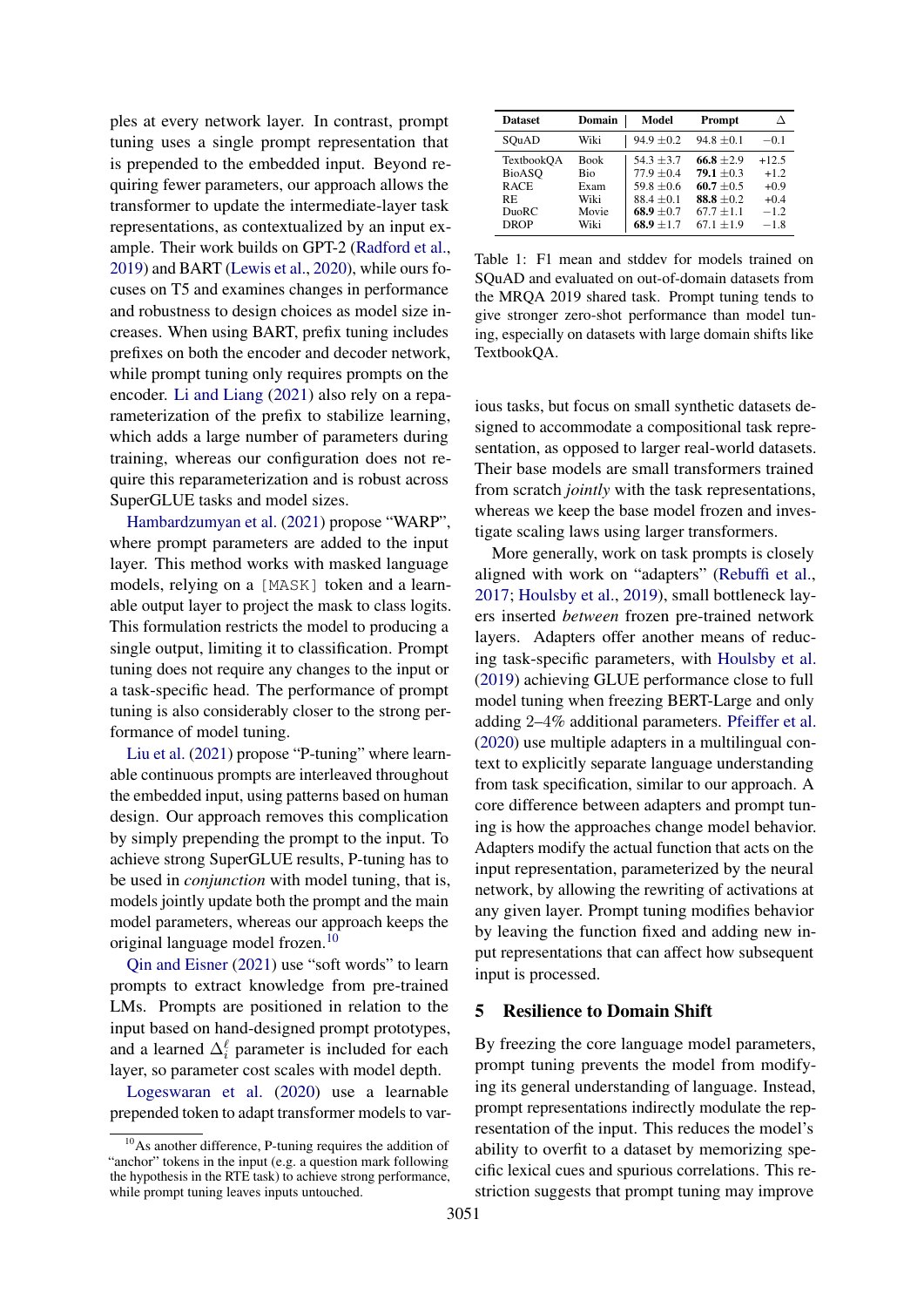<span id="page-7-2"></span>

| Train       | Eval        |                 | Tuning   Accuracy                  | F1                             |
|-------------|-------------|-----------------|------------------------------------|--------------------------------|
| <b>OOP</b>  | <b>MRPC</b> | Model<br>Prompt | 73.1 $\pm$ 0.9<br>  76.3 $\pm$ 0.1 | $81.2 + 2.1$<br>84.3 $\pm$ 0.3 |
| <b>MRPC</b> | <b>OOP</b>  | Model<br>Prompt | $74.9 \pm 1.3$<br>  75.4 $\pm$ 0.8 | $70.9 + 1.2$<br>$69.7 \pm 0.3$ |

Table 2: Mean and stddev of zero-shot domain transfer between two paraphrase detection tasks.

robustness to domain shifts, where the distribution of inputs differs between training and evaluation.

We investigate zero-shot domain transfer on two tasks: question answering (QA) and paraphrase detection. For question answering, we use the MRQA 2019 shared task on generalization [\(Fisch et al.,](#page-9-12) [2019\)](#page-9-12). This task collects extractive QA datasets in a unified format and tests how models trained on "in-domain" datasets perform when evaluated on "out-of-domain" datasets. For our experiments, we train on SQuAD [\(Rajpurkar et al.,](#page-10-15) [2016\)](#page-10-15) and evaluate on each of the out-of-domain datasets.<sup>[11](#page-7-1)</sup>

Table [1](#page-6-2) shows that prompt tuning outperforms model tuning on the majority of out-of-domain datasets, with a remarkable 12.5 point F1 gap between the two approaches on TextbookQA. We observe larger gains from prompt tuning in cases of larger domain shifts (e.g. to Biomedical in BioASQ or to Textbooks in TextbookQA). Of the datasets where model tuning is better, we see that DROP shares a domain (Wikipedia) with SQuAD and is thus one of the smallest domain transfers.

As a second test of robustness to domain shift, we explore transfer between two paraphrase detection tasks from GLUE [\(Wang et al.,](#page-11-9) [2019b\)](#page-11-9). The first task is QQP [\(Iyer et al.,](#page-9-13) [2017\)](#page-9-13), which asks if two questions from the community Q&A site Quora are "duplicates". The second task is MRPC [\(Dolan and Brockett,](#page-9-14) [2005\)](#page-9-14), which asks if two sentences drawn from news articles are paraphrases. We test transfer in both directions ( $QQP \Leftrightarrow MRPC$ ). As before, we train on the "in-domain" task, select checkpoints using in-domain validation, and evaluate zero-shot on the "out-of-domain" task.

Table [2](#page-7-2) shows that training a lightweight prompt on the QQP data and evaluating on MRPC gives much better performance than tuning the entire model (+3.2 accuracy and +3.1 F1). The results are much closer in the other direction, with prompt

<span id="page-7-3"></span>

| <b>Dataset</b>  | <b>Metric</b>      | Average     | <b>Best</b>     | <b>Ensemble</b> |
|-----------------|--------------------|-------------|-----------------|-----------------|
| <b>BoolO</b>    | acc.               | 91.1        | 91.3            | 91.7            |
| CB              | acc.F1             | 99.3/99.0   | 100.00 / 100.00 | 100.0 / 100.0   |
| <b>COPA</b>     | acc.               | 98.8        | 100.0           | 100.0           |
| MultiRC         | EM/F1 <sub>a</sub> | 65.7 / 88.7 | 66.3/89.0       | 67.1/89.4       |
| ReCoRD          | EM/F1              | 92.7/93.4   | 92.9/93.5       | 93.2/93.9       |
| <b>RTE</b>      | acc.               | 92.6        | 93.5            | 93.5            |
| WiC             | acc.               | 76.2        | 76.6            | 77.4            |
| WSC             | acc.               | 95.8        | 96.2            | 96.2            |
| SuperGLUE (dev) |                    | 90.5        | 91.0            | 91.3            |

Table 3: Performance of a five-prompt ensemble built from a single frozen T5-XXL model exceeds both the average and the best among the five prompts.

tuning showing a small improvement in accuracy and a small drop in F1. These results support the view that model tuning may be over-parameterized and more prone to overfit the training task, to the detriment of similar tasks in different domains.

# <span id="page-7-0"></span>6 Prompt Ensembling

Ensembles of neural models trained from different initializations on the same data are widely observed to improve task performance [\(Hansen and Salamon,](#page-9-17) [1990\)](#page-9-17) and are useful for estimating model uncertainty [\(Lakshminarayanan et al.,](#page-10-18) [2017\)](#page-10-18). However, as model size increases, ensembling can become impractical. Beyond the space required to store  $N$ models (e.g. 42 GiB for each copy of T5-XXL), there is a substantial inference cost to running  $N$ distinct models, whether in parallel or in series.

Prompt tuning provides a more efficient way to ensemble multiple adaptations of a pre-trained language model. By training  $N$  prompts on the same task, we create  $N$  separate "models" for a task, while still sharing the core language modeling parameters throughout. Beyond drastically reducing storage costs, the prompt ensemble makes inference more efficient. To process one example, rather than computing forward passes of  $N$  different models, we can execute a single forward pass with a batch size of N, replicating the example across the batch and varying the prompt. These savings mirror those seen for multi-tasking in Figure [2.](#page-1-0)

To demonstrate the viability of prompt ensembling, we train five prompts for each SuperGLUE task, using a single frozen T5-XXL model with our default hyperparameters. We use simple majority voting to compute predictions from the ensemble. Table [3](#page-7-3) shows that across all tasks, the ensemble beats the single-prompt average and beats, or matches, the best individual prompt.

<span id="page-7-1"></span> $11$ We select checkpoints based on SQuAD validation F1. The out-of-domain datasets are TextbookQA [\(Kembhavi et al.,](#page-9-15) [2017\)](#page-9-15), RACE [\(Lai et al.,](#page-10-16) [2017\)](#page-10-16), BioASQ ([http://bioasq.](http://bioasq.org/) [org/](http://bioasq.org/)), RE [\(Levy et al.,](#page-10-17) [2017\)](#page-10-17), DuoRC [\(Saha et al.,](#page-11-10) [2018\)](#page-11-10), and DROP [\(Dua et al.,](#page-9-16) [2019\)](#page-9-16).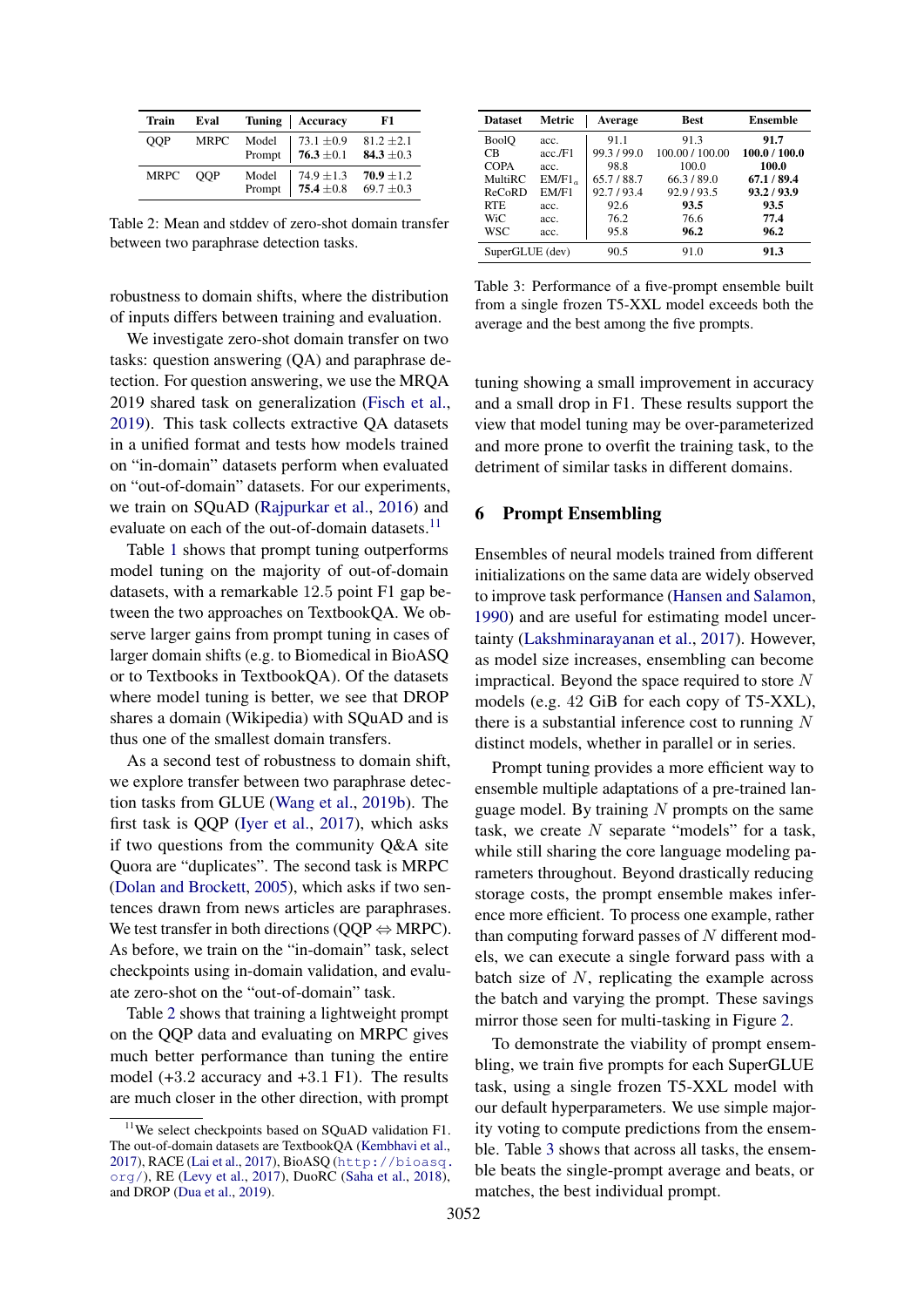# <span id="page-8-0"></span>7 Interpretability

An ideally interpretable prompt would consist of natural language that clearly describes the task at hand, explicitly asks the model for some result or action, and makes it easy to understand why the prompt elicited such behavior from the model.

As prompt tuning works in the continuous embedding space rather than the discrete token space, interpreting prompts becomes more difficult. To test the interpretability of our learned soft prompts, we compute the nearest neighbors to each prompt token from the frozen model's vocabulary. We use cosine distance between the vocabulary embedding vector and the prompt token representation as the similarity metric.

We observe that for a given learned prompt token, the top-5 nearest neighbors form tight semantic clusters. For example, we see lexically similar clusters such as { *Technology* / *technology* / *Technologies* / *technological* / *technologies* }, as well as more diverse but still strongly related clusters such as { *entirely* / *completely* / *totally* / *altogether* / *100%* }. The nature of these clusters suggests that the prompts are in fact learning "word-like" representations. We found that random vectors drawn from the embedding space do not show this sort of semantic clustering.

When initializing the prompts using the "classlabel" strategy, we often find that the class labels persist through training. Specifically, if a prompt token is initialized to a given label, that label is often among the learned token's nearest neighbors after tuning. When initializing with the "Random Uniform" or "Sampled Vocab" methods, the class labels can also be found in the nearest neighbors of the prompts; however they tend to appear as neighbors to multiple prompt tokens. This suggests that the model is learning to store the expected output classes in the prompts as reference, and initializing the prompt to outputs classes makes this easier and more centralized.

When examining longer prompts (e.g. size 100), we often find several prompt tokens with the same nearest neighbors. This suggests there is either excess capacity in the prompt, or that the lack of sequential structure in the prompt representation makes it difficult for the model to localize information to a specific position.

While the learned prompts taken as sequences show little interpretability, we do observe a high frequency of words like *science*, *technology* and *engineering* as the nearest neighbors for prompts trained on the BoolQ dataset and approximately 20% of the questions are in the "Nature/Science" category. While more investigation is needed, this suggests that one role of the prompt may be to prime the model to interpret inputs in a specific domain or context (e.g. "scientific").

### 8 Conclusion

In this paper, we showed that prompt tuning is a competitive technique for adapting frozen pretrained language models to downstream tasks. On the popular SuperGLUE benchmark, its task performance rivals that of traditional model tuning, with the gap vanishing as model size increases. On zeroshot domain transfer, we found that prompt tuning leads to improved generalization. This plausibly indicates that freezing general-purpose language understanding parameters and restricting downstream learning to a lightweight parameter footprint can help to avoid overfitting to a specific domain.

Beyond task quality metrics, we discussed the appeal of moving to frozen pre-trained models in terms of storage and serving costs. This move enables both efficient multi-task serving, as well as efficient high-performing prompt ensembling. Looking forward, we believe that factoring out task-defining parameters as distinct from general language-modeling parameters is an exciting step that opens up many avenues for new research.

### Acknowledgements

We thank Lucas Dixon, Waleed Ammar, Slav Petrov and Sebastian Ruder for comments on an earlier draft, and the following people for helpful discussion: Colin Raffel, Adam Roberts, and Noam Shazeer. We thank Linting Xue for help with the LM adaptation training.

### References

- <span id="page-8-1"></span>Roy Bar-Haim, Ido Dagan, Bill Dolan, Lisa Ferro, Danilo Giampiccolo, Bernardo Magnini, and Idan Szpektor. 2006. The second PASCAL recognising textual entailment challenge. In *Proceedings of the second PASCAL challenges workshop on recognising textual entailment*, volume 6, pages 6–4. Venice.
- <span id="page-8-2"></span>Luisa Bentivogli, Peter Clark, Ido Dagan, and Danilo Giampiccolo. 2009. The fifth PASCAL recognizing textual entailment challenge. In *TAC*.
- <span id="page-8-3"></span>James Bradbury, Roy Frostig, Peter Hawkins, Matthew James Johnson, Chris Leary, Dougal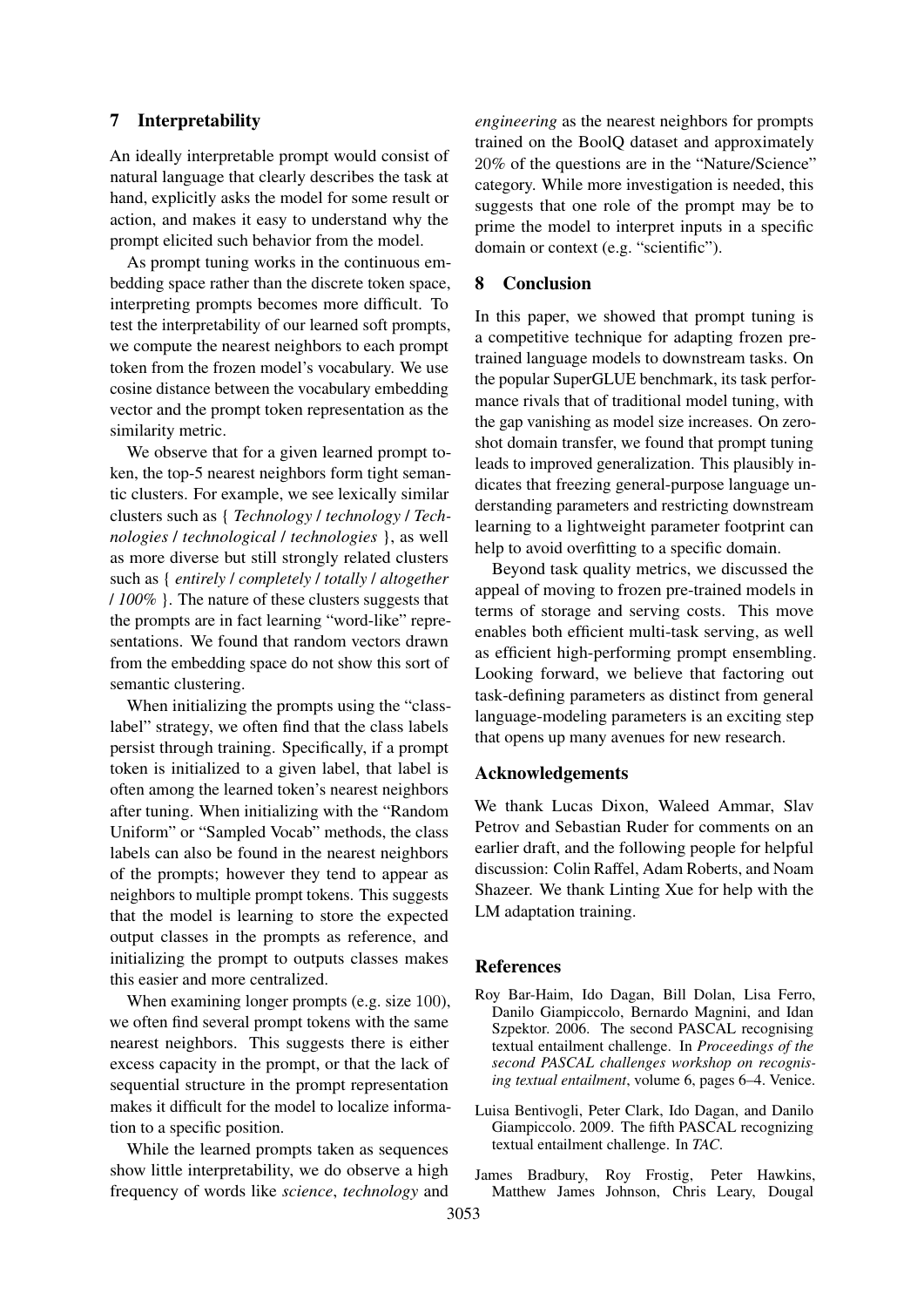Maclaurin, George Necula, Adam Paszke, Jake VanderPlas, Skye Wanderman-Milne, and Qiao Zhang. 2018. [JAX: composable transformations of](http://github.com/google/jax) [Python+NumPy programs.](http://github.com/google/jax)

- <span id="page-9-2"></span>Tom Brown, Benjamin Mann, Nick Ryder, Melanie Subbiah, Jared D Kaplan, Prafulla Dhariwal, Arvind Neelakantan, Pranav Shyam, Girish Sastry, Amanda Askell, Sandhini Agarwal, Ariel Herbert-Voss, Gretchen Krueger, Tom Henighan, Rewon Child, Aditya Ramesh, Daniel Ziegler, Jeffrey Wu, Clemens Winter, Chris Hesse, Mark Chen, Eric Sigler, Mateusz Litwin, Scott Gray, Benjamin Chess, Jack Clark, Christopher Berner, Sam McCandlish, Alec Radford, Ilya Sutskever, and Dario Amodei. 2020. [Language models are few-shot learners.](https://proceedings.neurips.cc/paper/2020/file/1457c0d6bfcb4967418bfb8ac142f64a-Paper.pdf) In *Advances in Neural Information Processing Systems*, volume 33, pages 1877–1901. Curran Associates, Inc.
- <span id="page-9-5"></span>Christopher Clark, Kenton Lee, Ming-Wei Chang, Tom Kwiatkowski, Michael Collins, and Kristina Toutanova. 2019. [BoolQ: Exploring the surprising](https://doi.org/10.18653/v1/N19-1300) [difficulty of natural yes/no questions.](https://doi.org/10.18653/v1/N19-1300) In *Proceedings of the 2019 Conference of the North American Chapter of the Association for Computational Linguistics: Human Language Technologies, Volume 1 (Long and Short Papers)*, pages 2924–2936, Minneapolis, Minnesota. Association for Computational Linguistics.
- <span id="page-9-8"></span>Ido Dagan, Oren Glickman, and Bernardo Magnini. 2005. The PASCAL recognising textual entailment challenge. In *Machine Learning Challenges Workshop*, pages 177–190. Springer.
- <span id="page-9-6"></span>Marie-Catherine De Marneff, Mandy Simons, and Judith Tonhauser. 2019. The CommitmentBank: Investigating projection in naturally occurring discourse. *Proceedings of Sinn und Bedeutung 23*.
- <span id="page-9-0"></span>Jacob Devlin, Ming-Wei Chang, Kenton Lee, and Kristina Toutanova. 2019. [BERT: Pre-training of](https://doi.org/10.18653/v1/N19-1423) [deep bidirectional transformers for language under](https://doi.org/10.18653/v1/N19-1423)[standing.](https://doi.org/10.18653/v1/N19-1423) In *Proceedings of the 2019 Conference of the North American Chapter of the Association for Computational Linguistics: Human Language Technologies, Volume 1 (Long and Short Papers)*, pages 4171–4186, Minneapolis, Minnesota. Association for Computational Linguistics.
- <span id="page-9-14"></span>William B Dolan and Chris Brockett. 2005. Automatically constructing a corpus of sentential paraphrases. In *Proceedings of the Third International Workshop on Paraphrasing (IWP2005)*.
- <span id="page-9-16"></span>Dheeru Dua, Yizhong Wang, Pradeep Dasigi, Gabriel Stanovsky, Sameer Singh, and Matt Gardner. 2019. [DROP: A reading comprehension benchmark requir](https://doi.org/10.18653/v1/N19-1246)[ing discrete reasoning over paragraphs.](https://doi.org/10.18653/v1/N19-1246) In *Proceedings of the 2019 Conference of the North American Chapter of the Association for Computational Linguistics: Human Language Technologies, Volume 1 (Long and Short Papers)*, pages 2368–2378, Minneapolis, Minnesota. Association for Computational Linguistics.
- <span id="page-9-12"></span>Adam Fisch, Alon Talmor, Robin Jia, Minjoon Seo, Eunsol Choi, and Danqi Chen. 2019. MRQA 2019 shared task: Evaluating generalization in reading comprehension. In *Proceedings of 2nd Machine Reading for Reading Comprehension (MRQA) Workshop at EMNLP*.
- <span id="page-9-9"></span>Danilo Giampiccolo, Bernardo Magnini, Ido Dagan, and Bill Dolan. 2007. The third PASCAL recognizing textual entailment challenge. In *Proceedings of the ACL-PASCAL workshop on textual entailment and paraphrasing*, pages 1–9. Association for Computational Linguistics.
- <span id="page-9-3"></span>Karen Hambardzumyan, Hrant Khachatrian, and Jonathan May. 2021. [WARP: Word-level Adversar](https://doi.org/10.18653/v1/2021.acl-long.381)[ial ReProgramming.](https://doi.org/10.18653/v1/2021.acl-long.381) In *Proceedings of the 59th Annual Meeting of the Association for Computational Linguistics and the 11th International Joint Conference on Natural Language Processing (Volume 1: Long Papers)*, pages 4921–4933, Online. Association for Computational Linguistics.
- <span id="page-9-17"></span>L. K. Hansen and P. Salamon. 1990. [Neural network](https://doi.org/10.1109/34.58871) [ensembles.](https://doi.org/10.1109/34.58871) *IEEE Transactions on Pattern Analysis and Machine Intelligence*, 12(10):993–1001.
- <span id="page-9-10"></span>Jonathan Heek, Anselm Levskaya, Avital Oliver, Marvin Ritter, Bertrand Rondepierre, Andreas Steiner, and Marc van Zee. 2020. [Flax: A neural network](http://github.com/google/flax) [library and ecosystem for JAX.](http://github.com/google/flax)
- <span id="page-9-11"></span>Neil Houlsby, Andrei Giurgiu, Stanislaw Jastrzebski, Bruna Morrone, Quentin De Laroussilhe, Andrea Gesmundo, Mona Attariyan, and Sylvain Gelly. 2019. [Parameter-efficient transfer learning for NLP.](http://proceedings.mlr.press/v97/houlsby19a.html) In *Proceedings of the 36th International Conference on Machine Learning*, volume 97 of *Proceedings of Machine Learning Research*, pages 2790–2799. PMLR.
- <span id="page-9-1"></span>Jeremy Howard and Sebastian Ruder. 2018. [Universal](https://doi.org/10.18653/v1/P18-1031) [language model fine-tuning for text classification.](https://doi.org/10.18653/v1/P18-1031) In *Proceedings of the 56th Annual Meeting of the Association for Computational Linguistics (Volume 1: Long Papers)*, pages 328–339, Melbourne, Australia. Association for Computational Linguistics.
- <span id="page-9-13"></span>Shankar Iyer, Nikhil Dandekar, and Kornel Csernai. 2017. [First Quora dataset release: Question pairs.](https://data.quora.com/First-Quora-Dataset-Release-Question-Pairs)
- <span id="page-9-4"></span>Zhengbao Jiang, Frank F. Xu, Jun Araki, and Graham Neubig. 2020. [How can we know what language](https://doi.org/10.1162/tacl_a_00324) [models know?](https://doi.org/10.1162/tacl_a_00324) *Transactions of the Association for Computational Linguistics*, 8:423–438.
- <span id="page-9-15"></span>A. Kembhavi, M. Seo, D. Schwenk, J. Choi, A. Farhadi, and H. Hajishirzi. 2017. [Are you smarter than a](https://doi.org/10.1109/CVPR.2017.571) [sixth grader? textbook question answering for multi](https://doi.org/10.1109/CVPR.2017.571)[modal machine comprehension.](https://doi.org/10.1109/CVPR.2017.571) In *2017 IEEE Conference on Computer Vision and Pattern Recognition (CVPR)*, pages 5376–5384.
- <span id="page-9-7"></span>Daniel Khashabi, Snigdha Chaturvedi, Michael Roth, Shyam Upadhyay, and Dan Roth. 2018. Looking beyond the surface: A challenge set for reading comprehension over multiple sentences. In *Proceedings*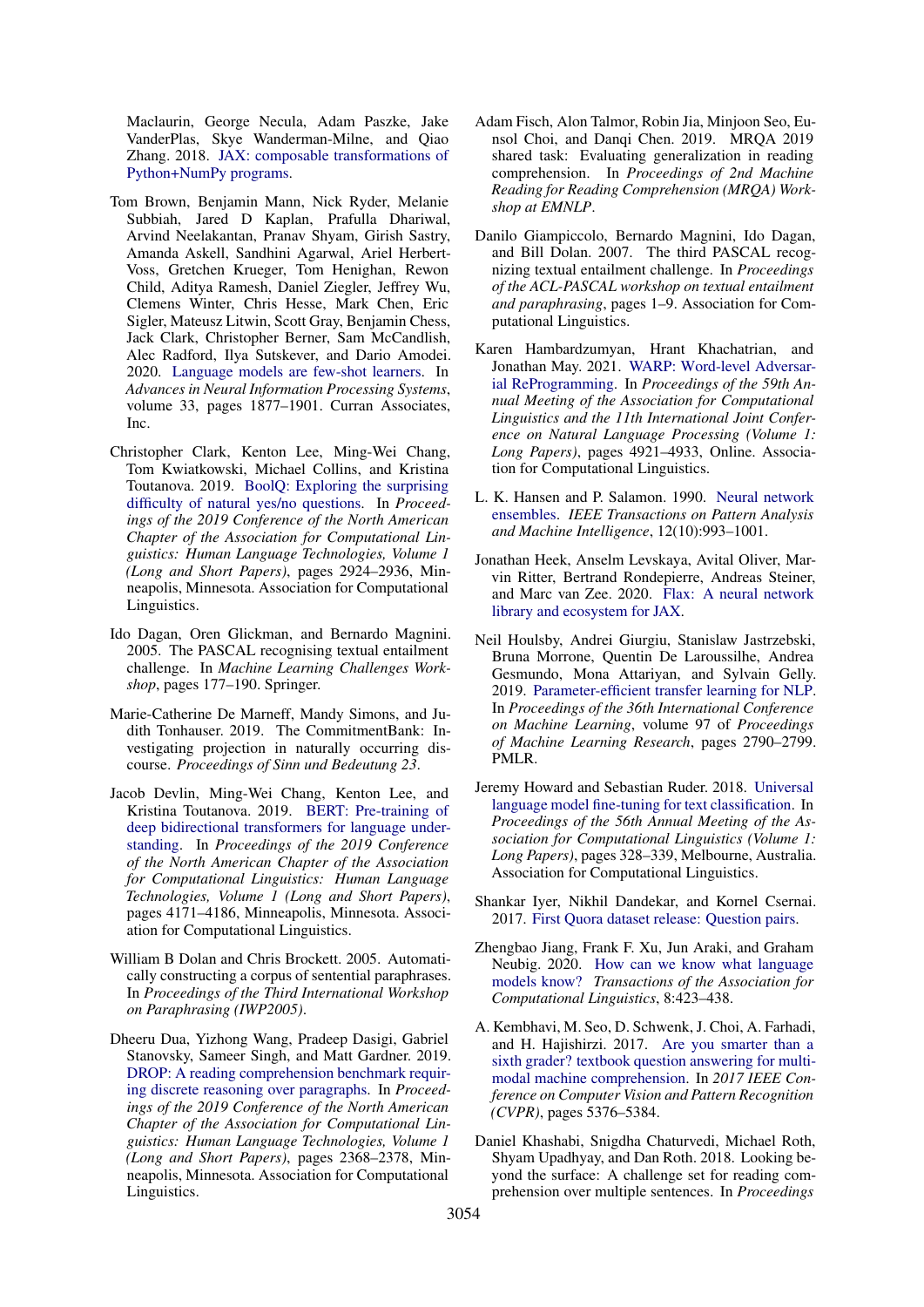*of North American Chapter of the Association for Computational Linguistics (NAACL)*.

- <span id="page-10-7"></span>Vid Kocijan, Ana-Maria Cretu, Oana-Maria Camburu, Yordan Yordanov, and Thomas Lukasiewicz. 2019. [A surprisingly robust trick for the Winograd schema](https://doi.org/10.18653/v1/P19-1478) [challenge.](https://doi.org/10.18653/v1/P19-1478) In *Proceedings of the 57th Annual Meeting of the Association for Computational Linguistics*, pages 4837–4842, Florence, Italy. Association for Computational Linguistics.
- <span id="page-10-8"></span>Taku Kudo and John Richardson. 2018. [SentencePiece:](https://doi.org/10.18653/v1/D18-2012) [A simple and language independent subword tok](https://doi.org/10.18653/v1/D18-2012)[enizer and detokenizer for neural text processing.](https://doi.org/10.18653/v1/D18-2012) In *Proceedings of the 2018 Conference on Empirical Methods in Natural Language Processing: System Demonstrations*, pages 66–71, Brussels, Belgium. Association for Computational Linguistics.
- <span id="page-10-16"></span>Guokun Lai, Qizhe Xie, Hanxiao Liu, Yiming Yang, and Eduard Hovy. 2017. [RACE: Large-scale ReAd](https://doi.org/10.18653/v1/D17-1082)[ing comprehension dataset from examinations.](https://doi.org/10.18653/v1/D17-1082) In *Proceedings of the 2017 Conference on Empirical Methods in Natural Language Processing*, pages 785–794, Copenhagen, Denmark. Association for Computational Linguistics.
- <span id="page-10-18"></span>Balaji Lakshminarayanan, Alexander Pritzel, and Charles Blundell. 2017. [Simple and scalable predic](https://proceedings.neurips.cc/paper/2017/file/9ef2ed4b7fd2c810847ffa5fa85bce38-Paper.pdf)[tive uncertainty estimation using deep ensembles.](https://proceedings.neurips.cc/paper/2017/file/9ef2ed4b7fd2c810847ffa5fa85bce38-Paper.pdf) In *Advances in Neural Information Processing Systems*, volume 30. Curran Associates, Inc.
- <span id="page-10-6"></span>Hector Levesque, Ernest Davis, and Leora Morgenstern. 2012. The Winograd schema challenge. In *Thirteenth International Conference on the Principles of Knowledge Representation and Reasoning*.
- <span id="page-10-17"></span>Omer Levy, Minjoon Seo, Eunsol Choi, and Luke Zettlemoyer. 2017. [Zero-shot relation extraction via](https://doi.org/10.18653/v1/K17-1034) [reading comprehension.](https://doi.org/10.18653/v1/K17-1034) In *Proceedings of the 21st Conference on Computational Natural Language Learning (CoNLL 2017)*, pages 333–342, Vancouver, Canada. Association for Computational Linguistics.
- <span id="page-10-10"></span>Mike Lewis, Yinhan Liu, Naman Goyal, Marjan Ghazvininejad, Abdelrahman Mohamed, Omer Levy, Veselin Stoyanov, and Luke Zettlemoyer. 2020. [BART: Denoising sequence-to-sequence pre](https://doi.org/10.18653/v1/2020.acl-main.703)[training for natural language generation, translation,](https://doi.org/10.18653/v1/2020.acl-main.703) [and comprehension.](https://doi.org/10.18653/v1/2020.acl-main.703) In *Proceedings of the 58th Annual Meeting of the Association for Computational Linguistics*, pages 7871–7880, Online. Association for Computational Linguistics.
- <span id="page-10-0"></span>Xiang Lisa Li and Percy Liang. 2021. [Prefix-tuning:](https://doi.org/10.18653/v1/2021.acl-long.353) [Optimizing continuous prompts for generation.](https://doi.org/10.18653/v1/2021.acl-long.353) In *Proceedings of the 59th Annual Meeting of the Association for Computational Linguistics and the 11th International Joint Conference on Natural Language Processing (Volume 1: Long Papers)*, pages 4582–4597, Online. Association for Computational Linguistics.
- <span id="page-10-11"></span>Xiao Liu, Yanan Zheng, Zhengxiao Du, Ming Ding, Yujie Qian, Zhilin Yang, and Jie Tang. 2021. [GPT](http://arxiv.org/abs/2103.10385) [understands, too.](http://arxiv.org/abs/2103.10385) *CoRR*, abs/2103.10385.
- <span id="page-10-13"></span>Lajanugen Logeswaran, Ann Lee, Myle Ott, Honglak Lee, Marc'Aurelio Ranzato, and Arthur Szlam. 2020. [Few-shot sequence learning with transform](http://arxiv.org/abs/2012.09543)[ers.](http://arxiv.org/abs/2012.09543) *CoRR*, abs/2012.09543.
- <span id="page-10-4"></span>Vinod Nair and Geoffrey E. Hinton. 2010. Rectified linear units improve restricted Boltzmann machines. In *Proceedings of the 27th International Conference on International Conference on Machine Learning*, ICML'10, page 807–814, Madison, WI, USA. Omnipress.
- <span id="page-10-1"></span>Matthew Peters, Mark Neumann, Mohit Iyyer, Matt Gardner, Christopher Clark, Kenton Lee, and Luke Zettlemoyer. 2018. [Deep contextualized word rep](https://doi.org/10.18653/v1/N18-1202)[resentations.](https://doi.org/10.18653/v1/N18-1202) In *Proceedings of the 2018 Conference of the North American Chapter of the Association for Computational Linguistics: Human Language Technologies, Volume 1 (Long Papers)*, pages 2227–2237, New Orleans, Louisiana. Association for Computational Linguistics.
- <span id="page-10-14"></span>Jonas Pfeiffer, Ivan Vulić, Iryna Gurevych, and Sebastian Ruder. 2020. [MAD-X: An Adapter-Based](https://doi.org/10.18653/v1/2020.emnlp-main.617) [Framework for Multi-Task Cross-Lingual Transfer.](https://doi.org/10.18653/v1/2020.emnlp-main.617) In *Proceedings of the 2020 Conference on Empirical Methods in Natural Language Processing (EMNLP)*, pages 7654–7673, Online. Association for Computational Linguistics.
- <span id="page-10-5"></span>Mohammad Taher Pilehvar and Jose Camacho-Collados. 2018. [WiC: 10,000 example pairs for](http://arxiv.org/abs/1808.09121) [evaluating context-sensitive representations.](http://arxiv.org/abs/1808.09121) *CoRR*, abs/1808.09121.
- <span id="page-10-12"></span>Guanghui Qin and Jason Eisner. 2021. [Learning how](https://doi.org/10.18653/v1/2021.naacl-main.410) [to ask: Querying LMs with mixtures of soft prompts.](https://doi.org/10.18653/v1/2021.naacl-main.410) In *Proceedings of the 2021 Conference of the North American Chapter of the Association for Computational Linguistics: Human Language Technologies*, pages 5203–5212, Online. Association for Computational Linguistics.
- <span id="page-10-2"></span>Alec Radford, Karthik Narasimhan, Tim Salimans, and Ilya Sutskever. 2018. [Improving language under](https://s3-us-west-2.amazonaws.com/openai-assets/research-covers/language-unsupervised/language_understanding_paper.pdf)[standing by generative pre-training.](https://s3-us-west-2.amazonaws.com/openai-assets/research-covers/language-unsupervised/language_understanding_paper.pdf)
- <span id="page-10-9"></span>Alec Radford, Jeff Wu, Rewon Child, David Luan, Dario Amodei, and Ilya Sutskever. 2019. [Language](https://d4mucfpksywv.cloudfront.net/better-language-models/language_models_are_unsupervised_multitask_learners.pdf) [models are unsupervised multitask learners.](https://d4mucfpksywv.cloudfront.net/better-language-models/language_models_are_unsupervised_multitask_learners.pdf) *OpenAI Blog*.
- <span id="page-10-3"></span>Colin Raffel, Noam Shazeer, Adam Roberts, Katherine Lee, Sharan Narang, Michael Matena, Yanqi Zhou, Wei Li, and Peter J. Liu. 2020. [Exploring](http://jmlr.org/papers/v21/20-074.html) [the limits of transfer learning with a unified text-to](http://jmlr.org/papers/v21/20-074.html)[text transformer.](http://jmlr.org/papers/v21/20-074.html) *Journal of Machine Learning Research*, 21(140):1–67.
- <span id="page-10-15"></span>Pranav Rajpurkar, Jian Zhang, Konstantin Lopyrev, and Percy Liang. 2016. [SQuAD: 100,000+ questions for](https://doi.org/10.18653/v1/D16-1264) [machine comprehension of text.](https://doi.org/10.18653/v1/D16-1264) In *Proceedings of*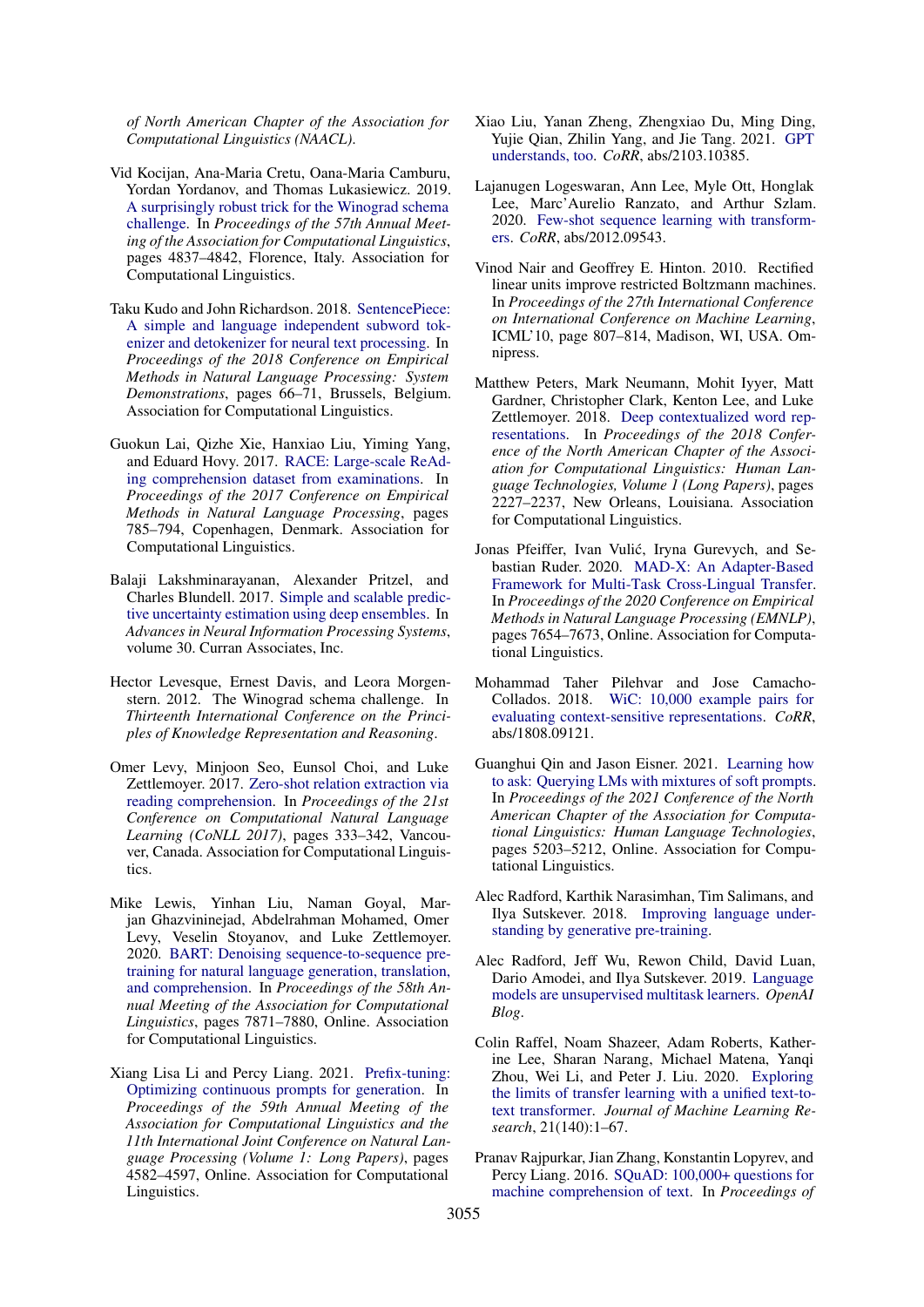*the 2016 Conference on Empirical Methods in Natural Language Processing*, pages 2383–2392, Austin, Texas. Association for Computational Linguistics.

- <span id="page-11-8"></span>Sylvestre-Alvise Rebuffi, Hakan Bilen, and Andrea Vedaldi. 2017. [Learning multiple visual domains](https://proceedings.neurips.cc/paper/2017/file/e7b24b112a44fdd9ee93bdf998c6ca0e-Paper.pdf) [with residual adapters.](https://proceedings.neurips.cc/paper/2017/file/e7b24b112a44fdd9ee93bdf998c6ca0e-Paper.pdf) In *Advances in Neural Information Processing Systems*, volume 30. Curran Associates, Inc.
- <span id="page-11-5"></span>Melissa Roemmele, Cosmin Adrian Bejan, and Andrew S Gordon. 2011. Choice of plausible alternatives: An evaluation of commonsense causal reasoning. In *2011 AAAI Spring Symposium Series*.
- <span id="page-11-10"></span>Amrita Saha, Rahul Aralikatte, Mitesh M. Khapra, and Karthik Sankaranarayanan. 2018. [DuoRC: Towards](https://doi.org/10.18653/v1/P18-1156) [complex language understanding with paraphrased](https://doi.org/10.18653/v1/P18-1156) [reading comprehension.](https://doi.org/10.18653/v1/P18-1156) In *Proceedings of the 56th Annual Meeting of the Association for Computational Linguistics (Volume 1: Long Papers)*, pages 1683–1693, Melbourne, Australia. Association for Computational Linguistics.
- <span id="page-11-2"></span>Timo Schick and Hinrich Schütze. 2021. [Exploiting](https://aclanthology.org/2021.eacl-main.20) [cloze-questions for few-shot text classification and](https://aclanthology.org/2021.eacl-main.20) [natural language inference.](https://aclanthology.org/2021.eacl-main.20) In *Proceedings of the 16th Conference of the European Chapter of the Association for Computational Linguistics: Main Volume*, pages 255–269, Online. Association for Computational Linguistics.
- <span id="page-11-4"></span>Noam Shazeer. 2020. [GLU variants improve trans](http://arxiv.org/abs/2002.05202)[former.](http://arxiv.org/abs/2002.05202) *CoRR*, abs/2002.05202.
- <span id="page-11-7"></span>Noam Shazeer and Mitchell Stern. 2018. [Adafactor:](http://proceedings.mlr.press/v80/shazeer18a.html) [Adaptive learning rates with sublinear memory cost.](http://proceedings.mlr.press/v80/shazeer18a.html) In *Proceedings of the 35th International Conference on Machine Learning*, volume 80 of *Proceedings of Machine Learning Research*, pages 4596–4604. PMLR.
- <span id="page-11-0"></span>Taylor Shin, Yasaman Razeghi, Robert L. Logan IV, Eric Wallace, and Sameer Singh. 2020. [AutoPrompt:](https://doi.org/10.18653/v1/2020.emnlp-main.346) [Eliciting Knowledge from Language Models with](https://doi.org/10.18653/v1/2020.emnlp-main.346) [Automatically Generated Prompts.](https://doi.org/10.18653/v1/2020.emnlp-main.346) In *Proceedings of the 2020 Conference on Empirical Methods in Natural Language Processing (EMNLP)*, pages 4222–4235, Online. Association for Computational Linguistics.
- <span id="page-11-1"></span>Ashish Vaswani, Noam Shazeer, Niki Parmar, Jakob Uszkoreit, Llion Jones, Aidan N Gomez, Łukasz Kaiser, and Illia Polosukhin. 2017. [Attention is all](https://proceedings.neurips.cc/paper/2017/file/3f5ee243547dee91fbd053c1c4a845aa-Paper.pdf) [you need.](https://proceedings.neurips.cc/paper/2017/file/3f5ee243547dee91fbd053c1c4a845aa-Paper.pdf) In *Advances in Neural Information Processing Systems*, volume 30, pages 5998–6008.
- <span id="page-11-3"></span>Alex Wang, Yada Pruksachatkun, Nikita Nangia, Amanpreet Singh, Julian Michael, Felix Hill, Omer Levy, and Samuel Bowman. 2019a. [SuperGLUE: A](https://proceedings.neurips.cc/paper/2019/file/4496bf24afe7fab6f046bf4923da8de6-Paper.pdf) [stickier benchmark for general-purpose language un](https://proceedings.neurips.cc/paper/2019/file/4496bf24afe7fab6f046bf4923da8de6-Paper.pdf)[derstanding systems.](https://proceedings.neurips.cc/paper/2019/file/4496bf24afe7fab6f046bf4923da8de6-Paper.pdf) In *Advances in Neural Information Processing Systems*, volume 32. Curran Associates, Inc.
- <span id="page-11-9"></span>Alex Wang, Amanpreet Singh, Julian Michael, Felix Hill, Omer Levy, and Samuel R. Bowman. 2019b. GLUE: A multi-task benchmark and analysis platform for natural language understanding. In the Proceedings of ICLR.
- <span id="page-11-11"></span>Michael L. Waskom. 2021. [seaborn: statistical data](https://doi.org/10.21105/joss.03021) [visualization.](https://doi.org/10.21105/joss.03021) *Journal of Open Source Software*, 6(60):3021.
- <span id="page-11-6"></span>Sheng Zhang, Xiaodong Liu, Jingjing Liu, Jianfeng Gao, Kevin Duh, and Benjamin Van Durme. 2018. [ReCoRD: Bridging the gap between human and ma](http://arxiv.org/abs/1810.12885)[chine commonsense reading comprehension.](http://arxiv.org/abs/1810.12885) *CoRR*, abs/1810.12885.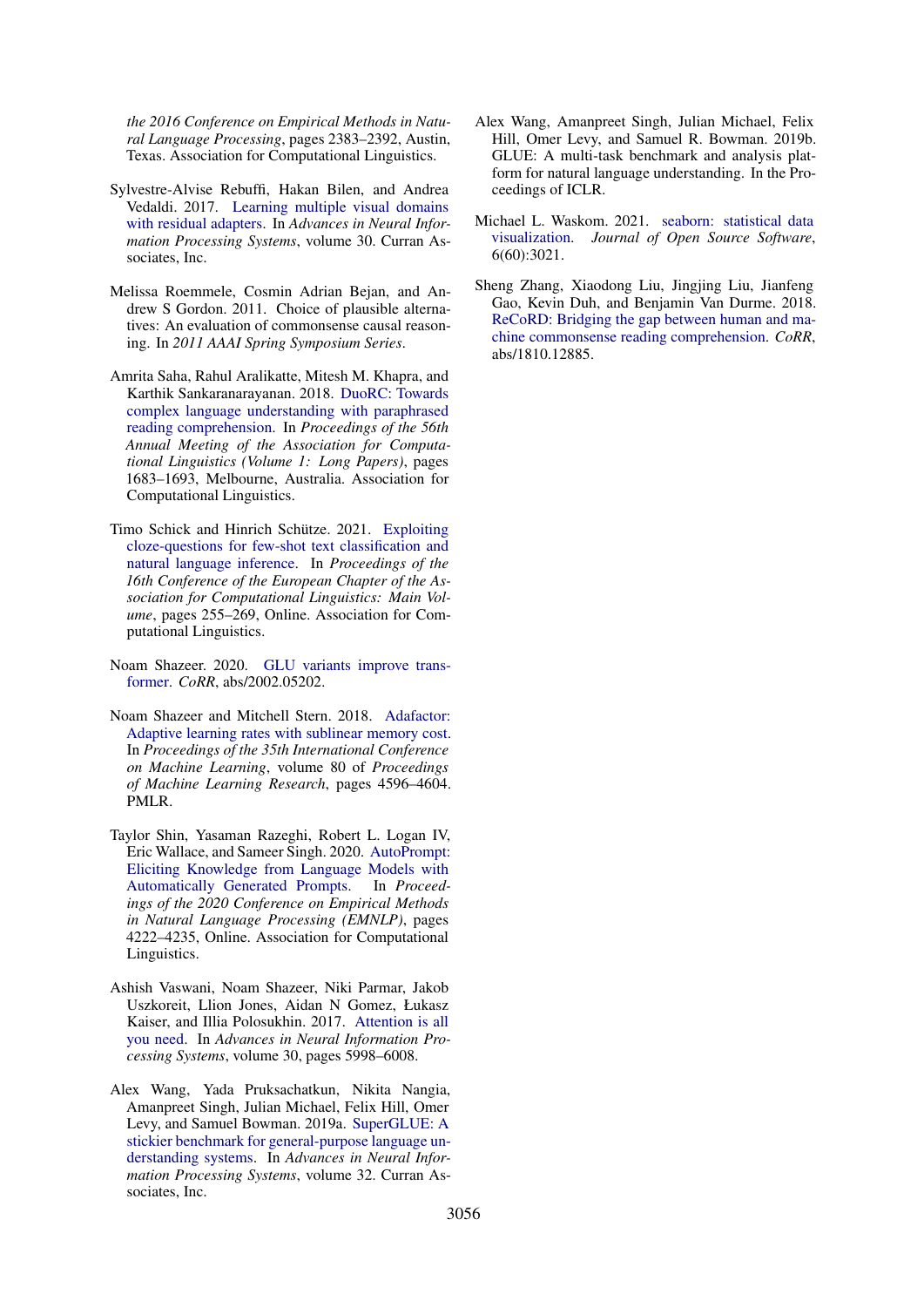# <span id="page-12-0"></span>A Reproducibility

#### A.1 Experimental Settings

We evaluate each GLUE and SuperGLUE dataset using the metric specified in the benchmark. We reuse the evaluation code from the publicly avail-able T5 open-source release to compute metrics.<sup>[12](#page-12-1)</sup> For the SQuAD and MRQA datasets, we evaluate using F1, one of the metrics used by the SQuAD benchmark, where partial answer spans are considered. Again, we use the T5 open-source release for metric calculation.<sup>[13](#page-12-2)</sup> All of our models use T5 1.1 as the base frozen model, additional details and pre-trained checkpoints can be found on GitHub.<sup>[14,](#page-12-3)[15](#page-12-4)</sup>

All prompts for T5 Small and Base models were trained on 4 TPU v2 chips, while prompts for larger models were trained on 16 TPU v3 chips.

Parameter counts for each prompt can be found in Table [4.](#page-13-0) Average runtimes until convergence can be found in Table [5.](#page-13-1)

### A.2 Hyperparameter Search

This work used 77 hyperparameter search trials (40 for prompt tuning and 37 for single-task model tuning), and 3 training runs (with validation evaluation) for each baseline configuration and ablation setting, for a total of 195 runs for our main result and ablations. There were an additional 18 runs for the domain shift experiments and 24 extra runs to create the ensemble. Hyperparameter bounds can be found in Table [6.](#page-14-0) Hyperparameter tuning was done via manual tuning and settings were selected based on the SuperGLUE score. All experiments in this work, outside of the hyperparameter being ablated, use our [default configuration](#page-3-0) of 100K steps of LM Adapation, a prompt length of 100, and "class-label" initialization.

All graphs of our experimental results plot the mean and standard deviation over 3 runs as computed by Seaborn [\(Waskom,](#page-11-11) [2021\)](#page-11-11). Some settings have such low variance that the standard deviation

is hidden behind the line itself, such as "Model Tuning (Multi-task)" in Figure [1](#page-0-1) and the Base, Large, and XL prompts trained on the "Span Corruption" pretraining objective in Figure [3\(b\).](#page-4-1) Figure [4](#page-5-1) also shows mean and standard deviation for the number of parameters each method uses as the prompt length varies from 1–100. The "Prefix Tuning (Train)" curves appears to have no standard deviation because the parameter count is so strongly dominated by the cost of the reparameterization parameters that the standard deviation bands are occluded. For our experiments on domain transfer, we report mean and standard deviation over 3 runs.

#### A.3 Datasets

All datasets used are in English. For the  $GLUE^{16,17}$  $GLUE^{16,17}$  $GLUE^{16,17}$  $GLUE^{16,17}$ and SuperGLUE<sup>[18](#page-12-7)</sup> datasets, we used the training, validation, and test splits that ship with TensorFlow Datasets. We used version 1.0.0 for GLUE and 1.0.2 for SuperGLUE datasets. For SQuAD<sup>[19](#page-12-8)</sup> we used  $v1.1:3.0.0$  from Tensorflow Datasets and follow the provided training, validation, and test splits. For the out-of-domain datasets we used the development splits distributed as part of the MRQA shared task.<sup>[20](#page-12-9)</sup> Dataset sizes can be found in Table [7.](#page-14-1) The label distributions for each dataset can be found in Table [8](#page-14-2) (BoolQ), Table [9](#page-14-3) (CB), Table [10](#page-14-4) (COPA), Table [11](#page-14-5) (MultiRC), Table [14](#page-14-6) (RTE), Table [12](#page-14-7) (WiC), Table [13](#page-14-8) (WSC), Table [15](#page-14-9) (MRPC) and Table [16](#page-14-10) (QQP).

The question answering datasets are extractive datasets with a variety of answers, so there isn't a label distribution to report. Similarly, the ReCoRD dataset is a multiple choice dataset where the model must predict the masked out entity from a list of possible entities. Due to this formulation there isn't a meaningful label distribution.

We followed the open-source T5 preprocess-ing procedure<sup>[21](#page-12-10)</sup> for each dataset, except that we omit the dataset prefix denoting which SuperGLUE dataset an example belongs to. For the SQuAD and

<span id="page-12-1"></span><sup>12</sup>[https://github.com/google-research/](https://github.com/google-research/text-to-text-transfer-transformer/blob/master/t5/evaluation/metrics.py) [text-to-text-transfer-transformer/blob/](https://github.com/google-research/text-to-text-transfer-transformer/blob/master/t5/evaluation/metrics.py) [master/t5/evaluation/metrics.py](https://github.com/google-research/text-to-text-transfer-transformer/blob/master/t5/evaluation/metrics.py)

<span id="page-12-2"></span><sup>13</sup>[https://github.com/google-research/](https://github.com/google-research/text-to-text-transfer-transformer/blob/master/t5/evaluation/metrics.py##L151) [text-to-text-transfer-transformer/blob/](https://github.com/google-research/text-to-text-transfer-transformer/blob/master/t5/evaluation/metrics.py##L151) [master/t5/evaluation/metrics.py#L151](https://github.com/google-research/text-to-text-transfer-transformer/blob/master/t5/evaluation/metrics.py##L151)

<span id="page-12-3"></span><sup>14</sup>[https://github.com/google-research/](https://github.com/google-research/text-to-text-transfer-transformer/blob/master/released_checkpoints.md##t511) [text-to-text-transfer-transformer/blob/](https://github.com/google-research/text-to-text-transfer-transformer/blob/master/released_checkpoints.md##t511) [master/released\\_checkpoints.md#t511](https://github.com/google-research/text-to-text-transfer-transformer/blob/master/released_checkpoints.md##t511)

<span id="page-12-4"></span><sup>15</sup>[https://github.com/google-research/](https://github.com/google-research/text-to-text-transfer-transformer/blob/main/released_checkpoints.md##lm-adapted-t511lm100k) [text-to-text-transfer-transformer/](https://github.com/google-research/text-to-text-transfer-transformer/blob/main/released_checkpoints.md##lm-adapted-t511lm100k) [blob/main/released\\_checkpoints.md#](https://github.com/google-research/text-to-text-transfer-transformer/blob/main/released_checkpoints.md##lm-adapted-t511lm100k) [lm-adapted-t511lm100k](https://github.com/google-research/text-to-text-transfer-transformer/blob/main/released_checkpoints.md##lm-adapted-t511lm100k)

<span id="page-12-10"></span><span id="page-12-9"></span><span id="page-12-8"></span><span id="page-12-7"></span><span id="page-12-6"></span><span id="page-12-5"></span><sup>16</sup>[https://www.tensorflow.org/datasets/](https://www.tensorflow.org/datasets/catalog/glue##gluemrpc) [catalog/glue#gluemrpc](https://www.tensorflow.org/datasets/catalog/glue##gluemrpc) <sup>17</sup>[https://www.tensorflow.org/datasets/](https://www.tensorflow.org/datasets/catalog/glue##glueqqp) [catalog/glue#glueqqp](https://www.tensorflow.org/datasets/catalog/glue##glueqqp) <sup>18</sup>[https://www.tensorflow.org/datasets/](https://www.tensorflow.org/datasets/catalog/super_glue) [catalog/super\\_glue](https://www.tensorflow.org/datasets/catalog/super_glue) <sup>19</sup>[https://www.tensorflow.org/datasets/](https://www.tensorflow.org/datasets/catalog/squad##squadv11_default_config) [catalog/squad#squadv11\\_default\\_config](https://www.tensorflow.org/datasets/catalog/squad##squadv11_default_config) <sup>20</sup>[https://github.com/mrqa/](https://github.com/mrqa/MRQA-Shared-Task-2019##out-of-domain) [MRQA-Shared-Task-2019#out-of-domain](https://github.com/mrqa/MRQA-Shared-Task-2019##out-of-domain) <sup>21</sup>[https://github.com/google-research/](https://github.com/google-research/text-to-text-transfer-transformer/blob/master/t5/data/preprocessors.py) [text-to-text-transfer-transformer/blob/](https://github.com/google-research/text-to-text-transfer-transformer/blob/master/t5/data/preprocessors.py) [master/t5/data/preprocessors.py](https://github.com/google-research/text-to-text-transfer-transformer/blob/master/t5/data/preprocessors.py)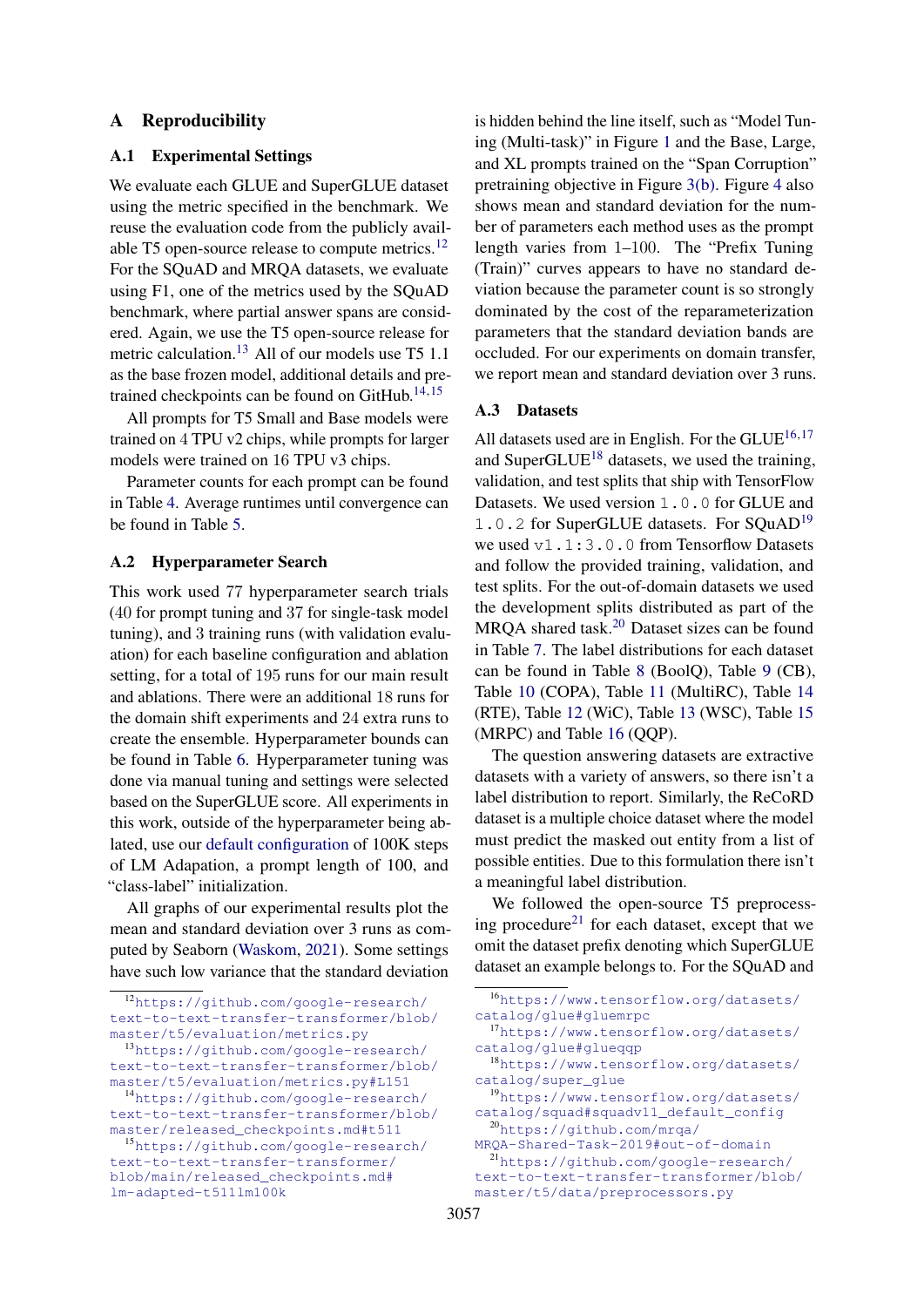<span id="page-13-0"></span>

| T5 Size     | Prompt Length | <b>Trainable Parameters</b> | <b>Total Parameters</b> | Percent Trainable |
|-------------|---------------|-----------------------------|-------------------------|-------------------|
| Small       | 1             | 512                         | 76,961,664              | 0.00067%          |
|             | 5             | 2,560                       | 76,963,712              | $0.00333\%$       |
|             | 20            | 10,420                      | 76,971,572              | 0.01330%          |
|             | 50            | 25,600                      | 76,986,752              | 0.03325%          |
|             | 100           | 51,200                      | 77,012,352              | 0.06648%          |
|             | 150           | 76,800                      | 77,037,952              | 0.09969%          |
| <b>Base</b> | 1             | 768                         | 247,578,624             | 0.00031%          |
|             | 5             | 3,840                       | 247,581,696             | 0.00155%          |
|             | 20            | 15,360                      | 247,593,216             | 0.00620%          |
|             | 50            | 38,400                      | 247,616,256             | 0.01551%          |
|             | 100           | 76,800                      | 247,654,656             | 0.03101%          |
|             | 150           | 115,200                     | 247,693,056             | 0.04651%          |
| Large       | 1             | 1,024                       | 783,151,104             | 0.00013%          |
|             | 5             | 5,120                       | 783,155,200             | 0.00065%          |
|             | 20            | 20,480                      | 783,170,560             | 0.00262%          |
|             | 50            | 51,200                      | 783, 201, 280           | 0.00654%          |
|             | 100           | 102,400                     | 783,252,480             | 0.01907%          |
|             | 150           | 153,600                     | 783,303,680             | $0.01961\%$       |
| XL          | 1             | 2,048                       | 2,849,759,232           | 0.00007%          |
|             | 5             | 10,240                      | 2,849,767,424           | 0.00036%          |
|             | 20            | 40,960                      | 2,849,798,144           | 0.00143%          |
|             | 50            | 102,400                     | 2,849,859,584           | 0.00359%          |
|             | 100           | 204,800                     | 2,849,961,984           | 0.00718%          |
|             | 150           | 307,200                     | 2,850,064,384           | 0.01078%          |
| XXL         | 1             | 4,096                       | 11,135,336,448          | $0.00004\%$       |
|             | 5             | 20,480                      | 11, 135, 352, 832       | 0.00018%          |
|             | 20            | 81,920                      | 11, 135, 414, 272       | 0.00074%          |
|             | 50            | 204,800                     | 11,137,380,352          | 0.00184%          |
|             | 100           | 409,600                     | 11, 135, 741, 952       | 0.00368%          |
|             | 150           | 614,400                     | 11,135,946,752          | 0.00552%          |

Table 4: Number of parameters used for various prompt lengths and T5 model sizes. Trainable parameters is the number of parameters in the prompt itself, while total parameters includes the prompt plus the original T5 parameters. The T5 parameters are frozen and shared across all tasks, and include the SentencePiece lookup table parameters. The final column is the percentage of total parameters that are trainable.

MRQA datasets we used the T5 SQuAD preprocessing  $\c{code}^{22}$  $\c{code}^{22}$  $\c{code}^{22}$ . By following the T5 preprocessing and text-to-text format, we recast the WSC dataset as a text generation task. Instead of predicting whether a supplied referent is correct for a highlighted span, our model predicts the correct referent directly. As such, we can only learn from training examples where the referent is correct, so WSC training data where the supplied referent is incorrect are omitted.

No new data was collected for this work.

<span id="page-13-1"></span>

| Prompt Length | T5 Size | Time                |
|---------------|---------|---------------------|
| 1             | Large   | $3:17 + 02:10$      |
|               | XL      | $3:37 + 02:11$      |
|               | XXI.    | $21:23 + 01:54$     |
| 20            | XL      | $49:08 + 18:53$     |
|               | XXI.    | $53:03 + 16:25$     |
| 50            | Small   | $09:05 + 05:07$     |
|               | Base    | $55:01 + 27:48$     |
|               | Large   | $1:14:16 + 13:12$   |
|               | XL      | $2:30:10 + 25:40$   |
|               | XXI.    | $3:13:13+23:08$     |
| 100           | Small   | $16:25 + 01:15$     |
|               | Base    | $29:57 + 00:18$     |
|               | Large   | $1:23:36+10:21$     |
|               | XL      | $3:35:00 \pm 54:42$ |
|               | XXL     | $3:51:15 + 45:53$   |

Table 5: Mean and standard deviation of the runtime until convergence for the BoolQ dataset and various prompt lengths and model sizes. Convergence is defined as reaching a performance within 1% of the mean value for that model configuration. A few configurations have been omitted because their runtimes were artificially extended due to preemption.

<span id="page-13-2"></span><sup>22</sup>[https://github.com/google-research/](https://github.com/google-research/text-to-text-transfer-transformer/blob/master/t5/data/preprocessors.py##L264) [text-to-text-transfer-transformer/blob/](https://github.com/google-research/text-to-text-transfer-transformer/blob/master/t5/data/preprocessors.py##L264) [master/t5/data/preprocessors.py#L264](https://github.com/google-research/text-to-text-transfer-transformer/blob/master/t5/data/preprocessors.py##L264)